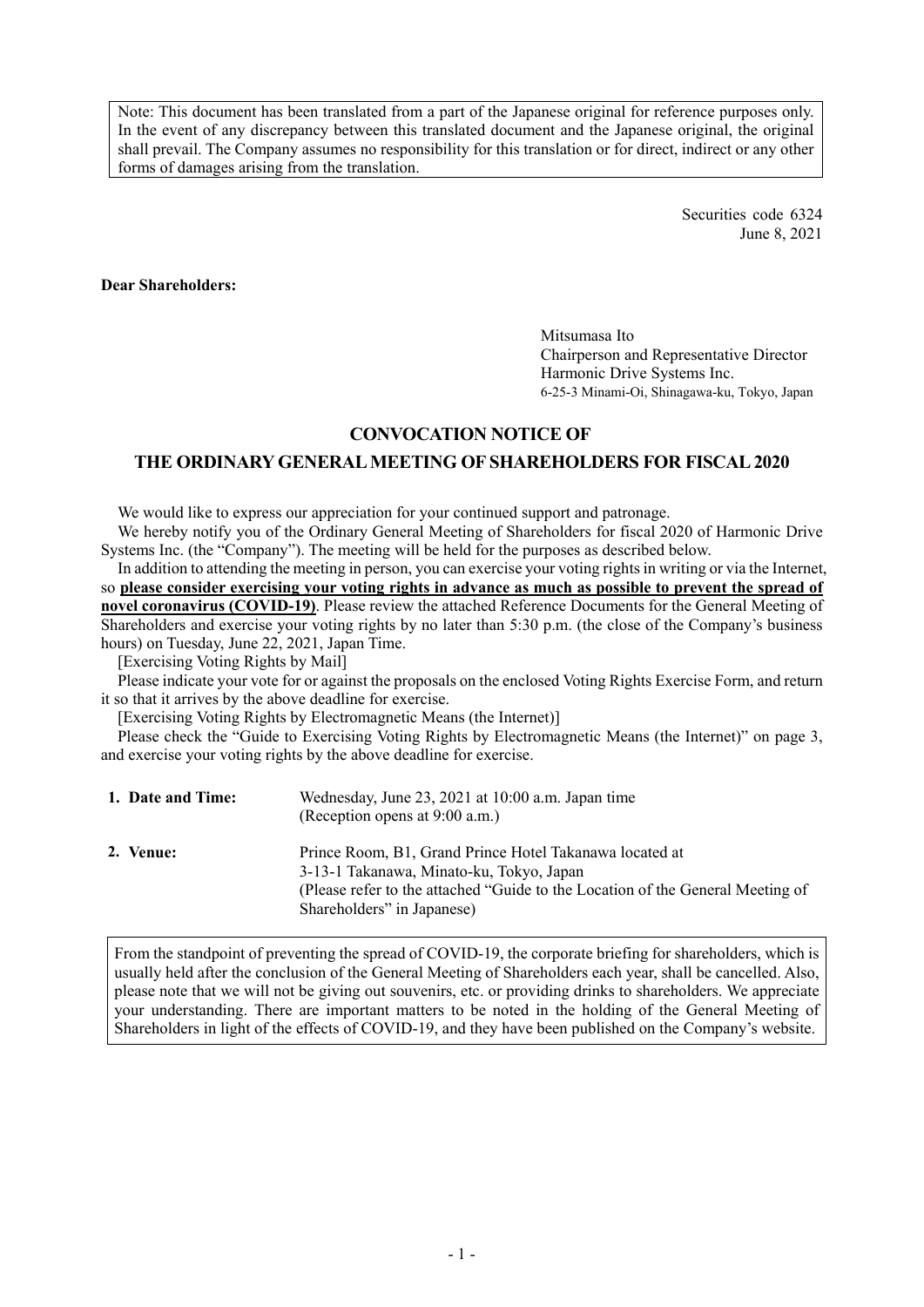## **3. Meeting Agenda:**

- **Matters to be reported:** 1. The Business Report, Consolidated Financial Statements for Fiscal 2020 (April 1, 2020 - March 31, 2021) and results of audits of the Consolidated Financial Statements by the Accounting Auditor and the Board of Corporate Auditors
	- 2. Non-consolidated Financial Statements for Fiscal 2020 (April 1, 2020 March 31, 2021)

#### **Proposals to be resolved:**

| Appropriation of Surplus                                                                        |
|-------------------------------------------------------------------------------------------------|
| Election of nine (9) Directors                                                                  |
| Election of one (1) Corporate Auditor                                                           |
| Granting of Retirement Benefits to Retiring Directors and Retiring Corporate<br><b>Auditors</b> |
| Payment of Directors' Bonuses                                                                   |
|                                                                                                 |

## **4. Matters Determined in Regard to the Convocation:**

Treatment of duplicate exercise of voting rights

- (1) If voting rights are exercised by a shareholder multiple times both in writing and via the Internet, the vote exercised via the Internet shall be considered as valid.
- (2) If voting rights are exercised by a shareholder multiple times via the Internet, the final vote exercised shall be considered as valid.

End

- 1) When attending the meeting, please submit the enclosed Voting Rights Exercise Form at the reception desk.
- 2) If exercising voting rights by proxy, please submit a proxy statement or other written document proving the authority to represent at the reception desk, together with the Voting Rights Exercise Form of the proxy. (In regard to the qualifications for a proxy, proxies shall be limited to one (1) other shareholder with voting rights at this General Meeting of Shareholders, in accordance with the provisions of the Articles of Incorporation.)
- 3) In the event of revisions to the Reference Documents for the General Meeting of Shareholders and the Appendix, they shall be posted on the Company's website (https://www.hds.co.jp/).
- 4) Of the documents to be provided with this Notice, the Notes to Consolidated Financial Statements and Notes to Non-consolidated Financial Statements are posted on the Company's website described above in accordance with the provisions of laws and regulations as well as Article 15 of the Company's Articles of Incorporation and therefore are not provided in this Notice. Furthermore, the Consolidated Financial Statements and Nonconsolidated Financial Statements provided in the Appendix of this Notice are parts of the Consolidated Financial Statements and Non-consolidated Financial Statements that were audited by the Accounting Auditor and Corporate Auditors when preparing the Accounting Audit Report and the Audit Report.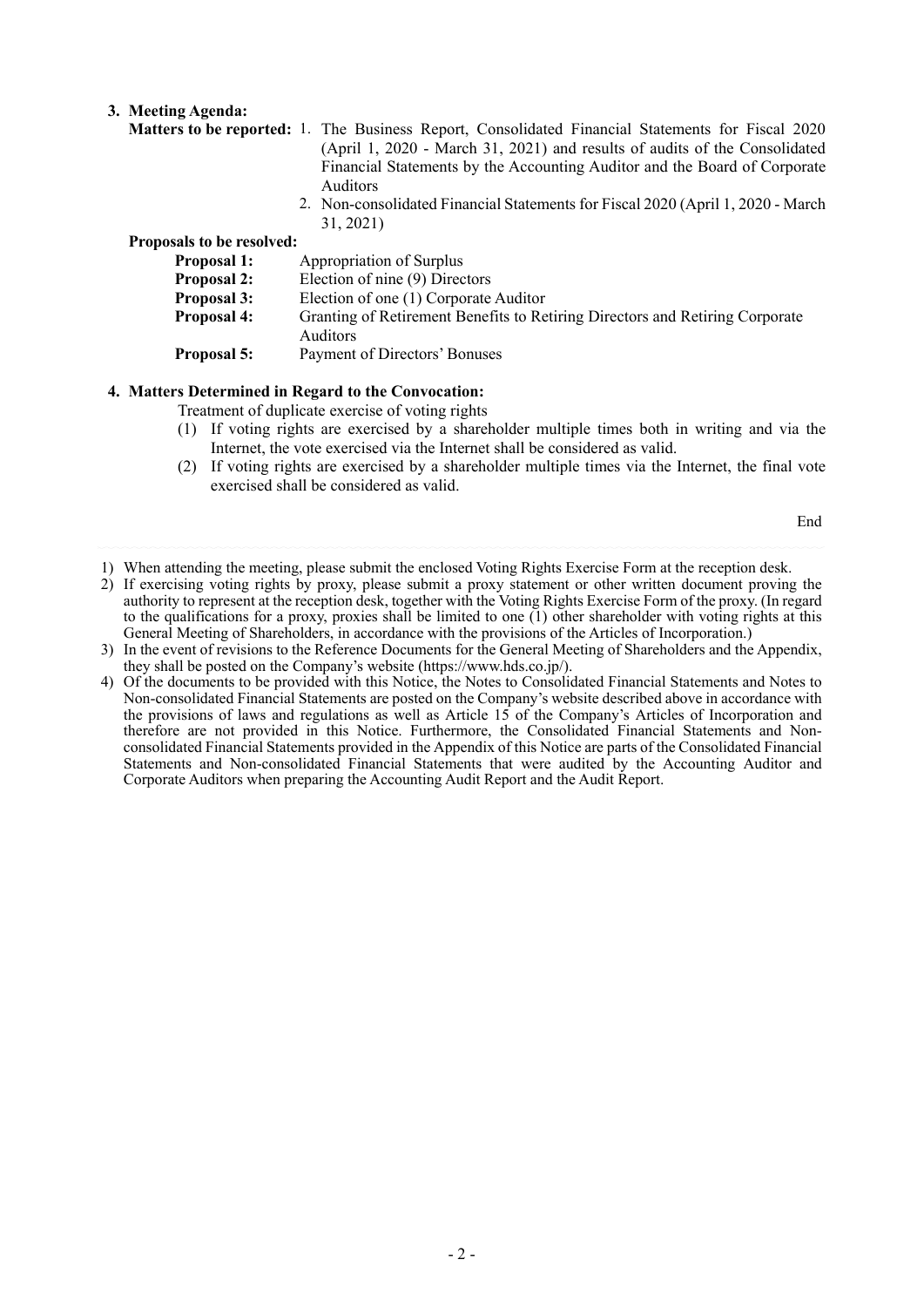## **Guide to Exercising Voting Rights**

Shareholders' voting rights are an important right of shareholders. Please review the "Reference Documents for the General Meeting of Shareholders" and exercise your voting rights.

Voting rights may be exercised with the three methods below.

#### **Attending the General Meeting of Shareholders**

Please submit the enclosed Voting Rights Exercise Form at the reception desk. In addition, please bring this Notice.

#### **Date and time of the General Meeting of Shareholders 10:00 a.m. on Wednesday, June 23, 2021 (Japan time)**

#### **By Mail**

Please indicate your vote for or against the proposals on the enclosed Voting Rights Exercise Form, and return it so that it arrives by the deadline for exercise.

## **Deadline for exercise**

**5:30 p.m. on Tuesday, June 22, 2021 (Japan time)** 

#### **Via the Internet**

Please access the designated Voting Rights Exercise Website (https://soukai.mizuho-tb.co.jp/), and indicate your vote for or against the proposals by the deadline for exercise.

## **Deadline for exercise 5:30 p.m. on Tuesday, June 22, 2021 (Japan time)**

#### **Guide to Exercising Voting Rights by Electromagnetic Means (the Internet)**

#### **1. Via "Smart Exercise"**

- (1) Please read the QR code printed on the lower right of the enclosed Voting Rights Exercise Form using your smartphone to access "Smart Exercise," then follow the instructions on the screen to input your vote. (You do not need to enter an ID/Password.)
- **(2) You may only exercise your voting rights once via "Smart Exercise."**

#### **2. Via ID and Password**

(1) Please access the "Voting Rights Exercise Website" (URL below), log in to the system using the Voting Rights Exercise Code and Password printed on the enclosed Voting Rights Exercise Form, and follow the instructions on the screen to input your vote. In order to maintain security, users will be prompted to change the Password when logging in to the system for the first time.

#### https://soukai.mizuho-tb.co.jp/

- (2) The Password (including the Password you changed) is valid only for this General Meeting of Shareholders. A new Password will be issued at the time of the next general meeting of shareholders.
- (3) The Password is the method to identify the voting person. The Company will never ask shareholders to provide their Passwords.
- (4) The Password will be locked and suspended when entered incorrectly more than a certain number of times. Please follow the instruction on the screen when the Password is locked.

Notes:

- (1) You will need to exercise your voting rights by completing the process by 5:30 p.m., on Tuesday, June 22, 2021 (Japan time). Your early exercise is recommended.
- (2) To change your vote after exercising your voting rights via "Smart Exercise," please follow the exercise instructions in 2. above to change your vote.
- (3) If you exercise your voting rights both by the Voting Rights Exercise Form by mail and via the Internet, the exercise through the Internet shall be deemed effective. If you exercise your voting rights multiple times via the Internet, the last vote shall be deemed effective.
- (4) Fees for connecting to the Internet would be shareholders' own expense.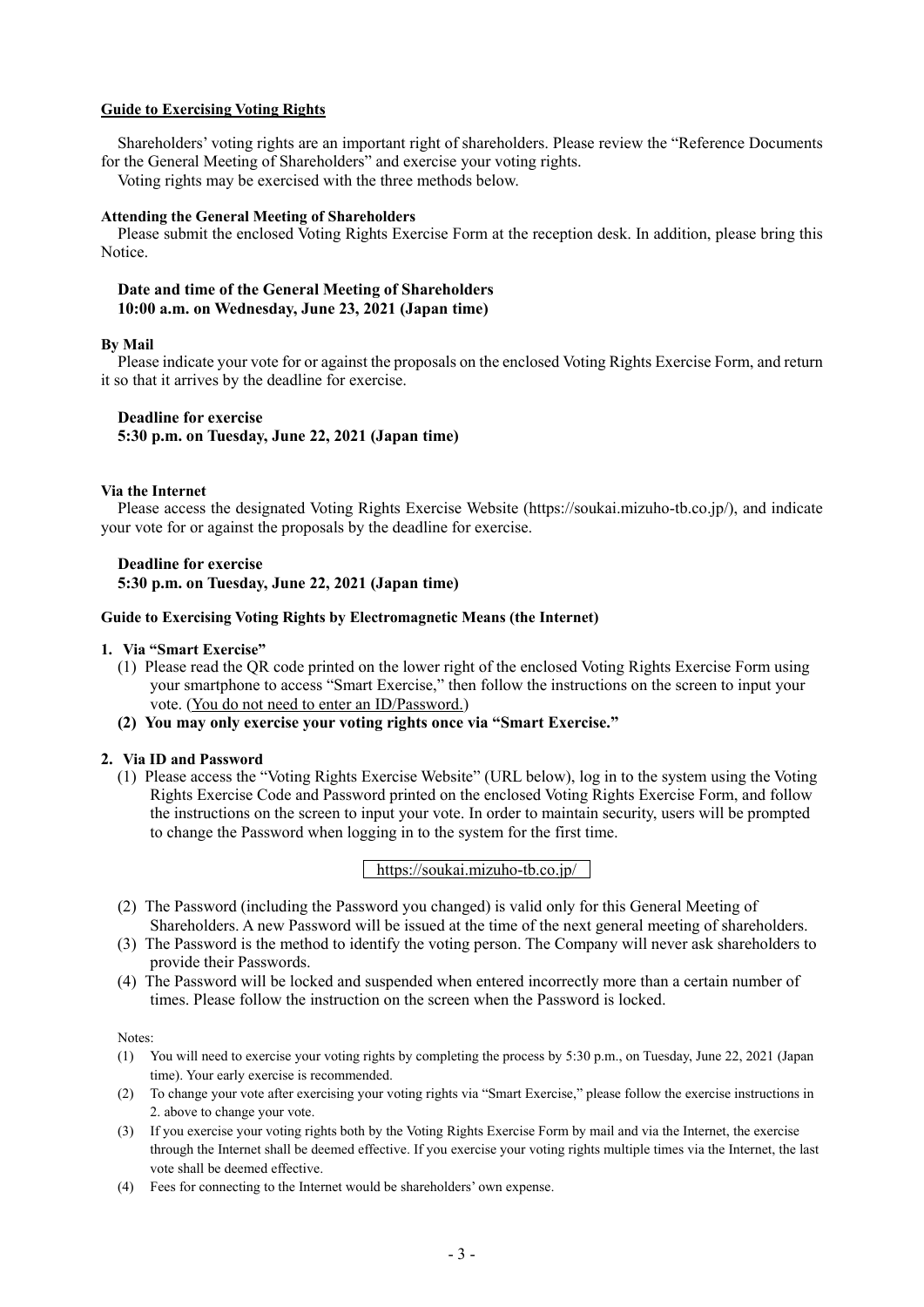(5) Although the Voting Rights Exercise Website has been tested of operation with general Internet connecting devices, the system may not be available depending on the device you use and its condition.

## **3. Inquiries**

If you have any questions, please contact the **Stock Transfer Agency Department at Mizuho Trust & Banking**, the shareholder register administrator.

[For inquiries concerning how to use "Smart Exercise" and the "Voting Rights Exercise Website," etc.] Toll free in Japan: **0120-768-524 (9:00 a.m. – 9:00 p.m. weekdays, Japan time)**

Note: "QR code" is a registered trademark of DENSO WAVE INCORPORATED.

#### **The Electronic Voting Platform for Foreign and Institutional Investors**

Other than the method described above, institutional investors may use the Electronic Voting Platform for Foreign and Institutional Investors operated by ICJ, Inc., subject to prior application for the use of the platform.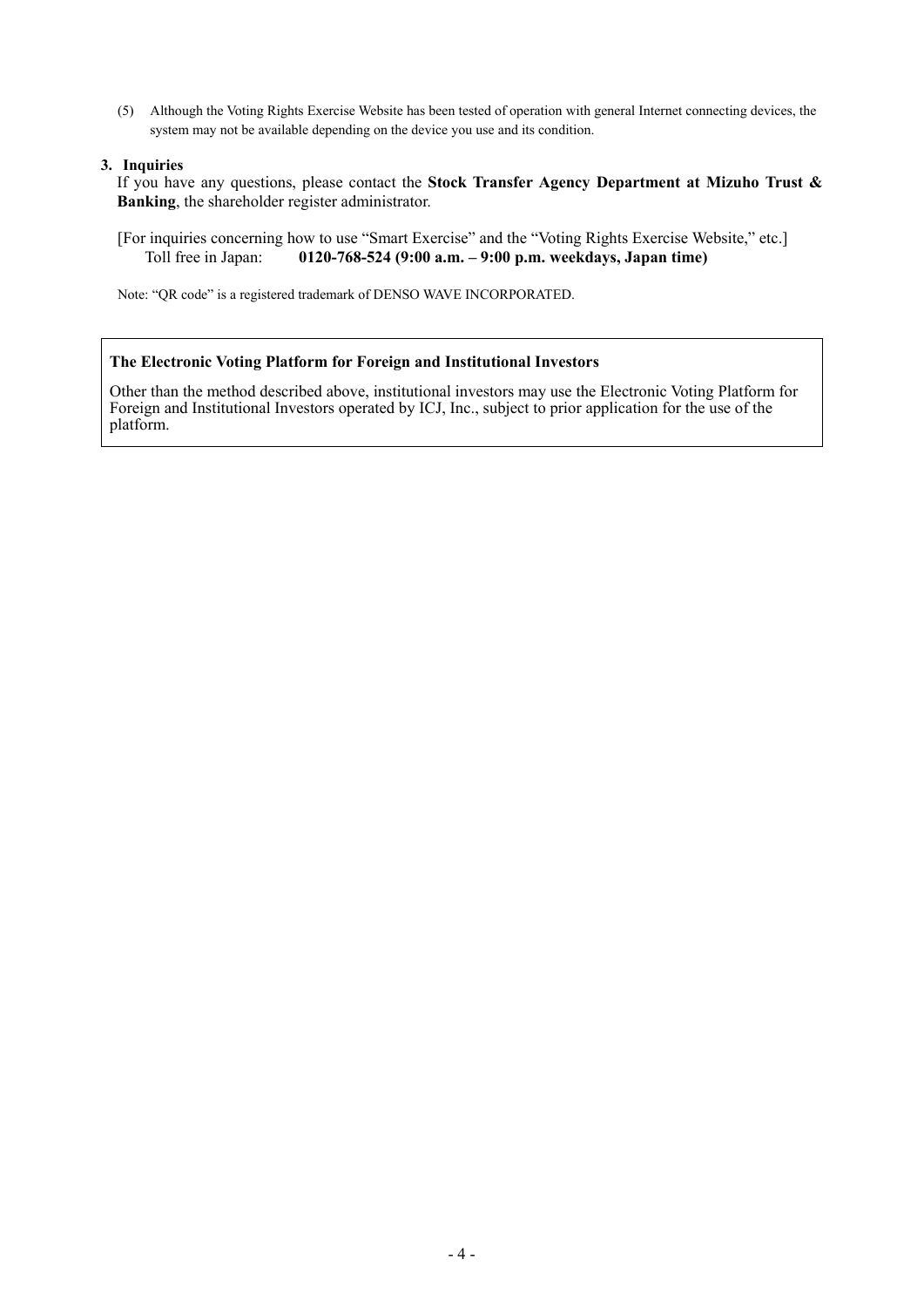# **Reference Documents for the General Meeting of Shareholders**

## **Proposals and References**

## **Proposal 1:** Appropriation of Surplus

In regard to the appropriation of surplus, taking into consideration the return of profits to shareholders, strengthening the business operation, and future business development, the Company proposes to pay a yearend dividend from surplus for the fiscal year under review as follows.

Items Related to the Year-end Dividend

- (1) Type of dividend property Cash
- (2) Items related to the allocation of dividend property and its total amount 10 yen per share of common stock at a total of 962,631,000 yen Furthermore, as the Company paid an interim dividend of 10 yen per share on December 7, 2020, the annual dividend will be 20 yen per share.
- (3) Date the appropriation of surplus comes into effect June 24, 2021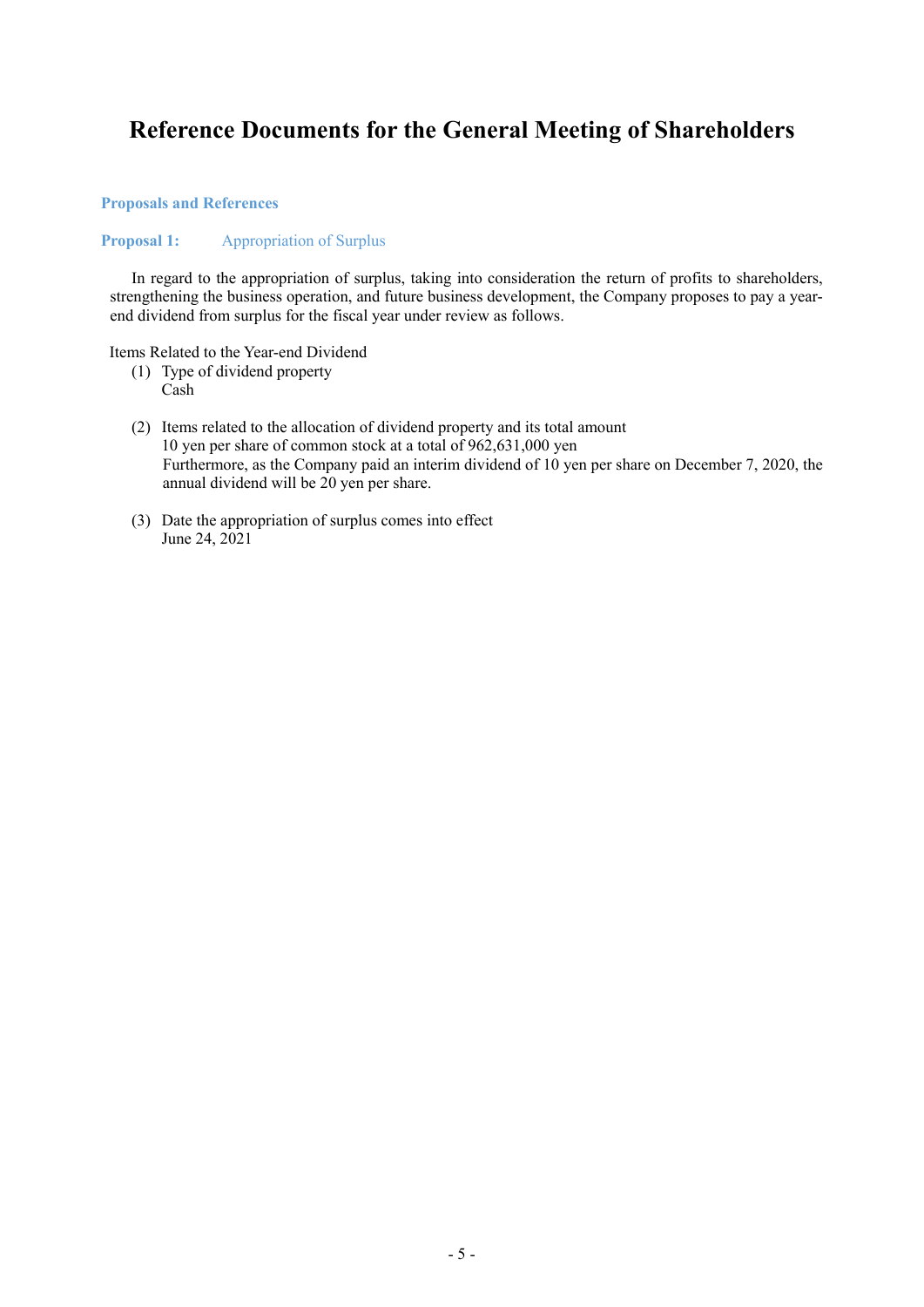# **Proposal 2:** Election of nine (9) Directors

The terms of office of all nine (9) Directors will expire at the conclusion of this General Meeting of Shareholders, and therefore the Company proposes the election of nine (9) Directors. The candidates for Directors are as follows:

| No.            | Name                 | Current positions and responsibilities<br>at the Company                                                | Attendance<br>at Board of<br><b>Directors</b><br>meetings | <b>Attributes</b>                       | Years in office |
|----------------|----------------------|---------------------------------------------------------------------------------------------------------|-----------------------------------------------------------|-----------------------------------------|-----------------|
| 1              | Mitsumasa Ito        | Chairperson and Representative<br>Director                                                              | $(100\%)$<br>19/19                                        | Reappointment<br>Executive              | 42 years        |
| $\overline{2}$ | Akira Nagai          | President and Representative<br>Director, Chief Executive Officer                                       | $(100\%)$<br>19/19                                        | Reappointment<br>Executive              | 8 years         |
| 3              | Akira Maruyama       | Director and Executive Officer<br>General Manager of Corporate<br>Planning Division                     | $(100\%)$<br>19/19                                        | Reappointment<br>Executive              | 5 years         |
| $\overline{4}$ | Kazutoshi<br>Kamijoh | Director and Executive Officer<br>General Manager of Finance<br>Accounting, Finance and Tax<br>Division | $(100\%)$<br>15/15                                        | Reappointment<br>Executive              | 1 year          |
| 5              | Yoshihiro Tanioka    | <b>Executive Officer</b><br>General Manager of Development<br>and Engineering Division                  |                                                           | New appointment<br>Executive            |                 |
| 6              | Haruhiko Yoshida     | Reappointment<br>$(100\%)$<br>Outside<br><b>Outside Director</b><br>19/19<br>Independent                |                                                           | 18 years                                |                 |
| $\tau$         | Shinji Sakai         | <b>Outside Director</b>                                                                                 | $(100\%)$<br>19/19                                        | Reappointment<br>Outside<br>Independent | 17 years        |
| 8              | Masanobu<br>Nakamura | <b>Outside Director</b>                                                                                 | $(100\%)$<br>19/19                                        | Reappointment<br>Outside<br>Independent | 8 years         |
| 9              | Yoshio Fukuda        | <b>Outside Director</b>                                                                                 | $(100\%)$<br>19/19                                        | Reappointment<br>Outside<br>Independent | 1 year          |

Notes:

1. Mr. Kazutoshi Kamijoh was newly elected at the Ordinary General Meeting of Shareholders for fiscal 2019 held on June 24, 2020 and subsequently took office, and the status of his attendance at meetings of the Board of Directors held on or after that date is presented.

2. Mr. Yoshio Fukuda attended, as a Corporate Auditor, all four meetings of the Board of Directors that were held until he retired from his position on June 24, 2020.

| Reappointment   | Candidate for reappointment as Director                     |
|-----------------|-------------------------------------------------------------|
| New appointment | Candidate for new appointment as Director                   |
| Outside         | Candidate for Outside Director                              |
| Executive       | Candidate for Executive Director                            |
| Independent     | Independent Director registered at the Tokyo Stock Exchange |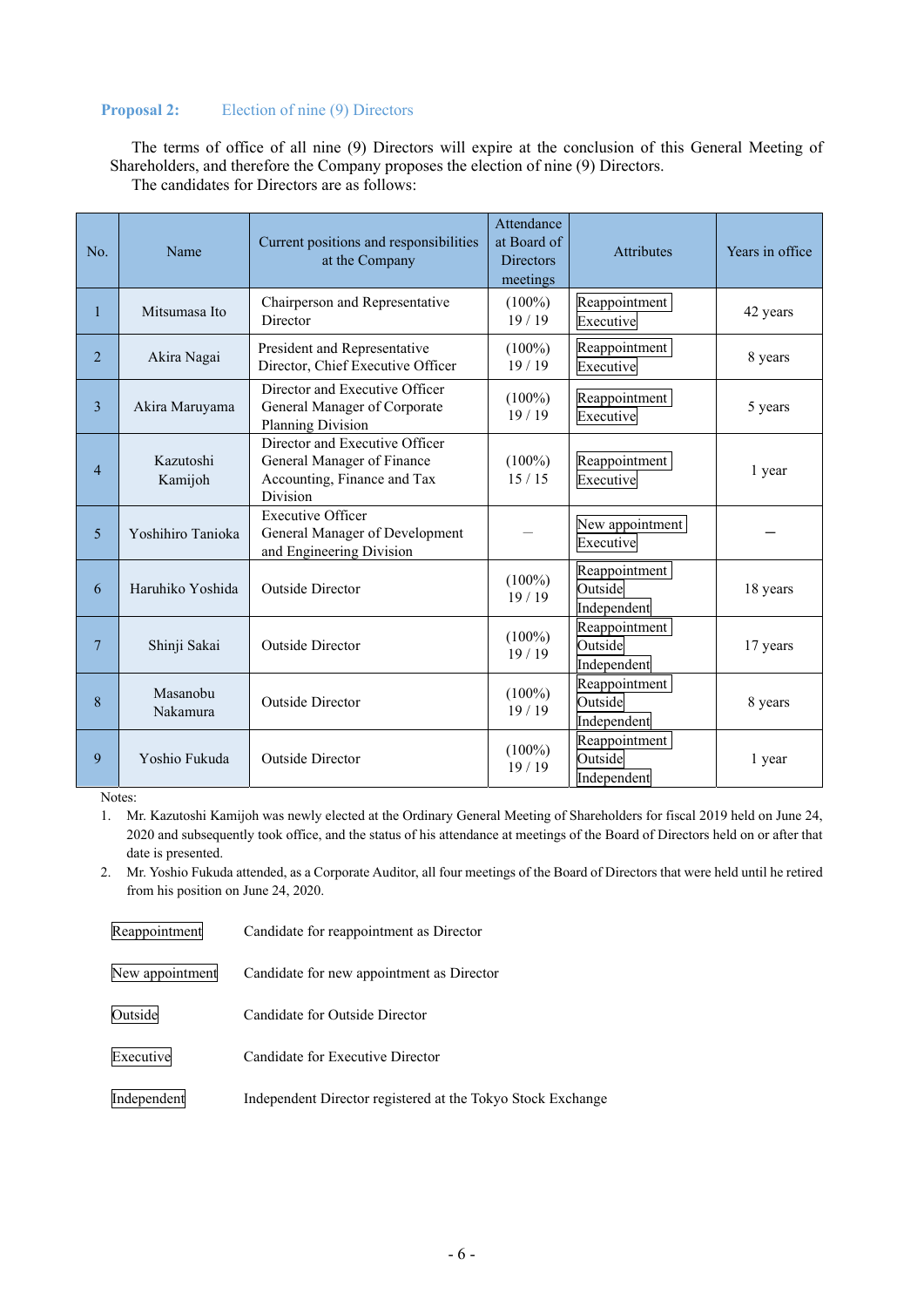| No. | Name<br>(Date of birth)                                          | Past experience, positions, responsibilities<br>and significant concurrent positions                                                                                                                                                                                                                                                                                                                                                                                                                                                                                                                                                                                                                                                                                                                                                                                                                                                                                                                                                                                                                                                                                                                                                                                                                                                                                                                                                                                                                                                                                                                                                                                                                                                                                                                                                                                                                                                                                                                                                                                                                                                                                                                                                                                                                                                                                                                                                                                                                                                                                                      | Number of<br>shares of the<br>Company held |
|-----|------------------------------------------------------------------|-------------------------------------------------------------------------------------------------------------------------------------------------------------------------------------------------------------------------------------------------------------------------------------------------------------------------------------------------------------------------------------------------------------------------------------------------------------------------------------------------------------------------------------------------------------------------------------------------------------------------------------------------------------------------------------------------------------------------------------------------------------------------------------------------------------------------------------------------------------------------------------------------------------------------------------------------------------------------------------------------------------------------------------------------------------------------------------------------------------------------------------------------------------------------------------------------------------------------------------------------------------------------------------------------------------------------------------------------------------------------------------------------------------------------------------------------------------------------------------------------------------------------------------------------------------------------------------------------------------------------------------------------------------------------------------------------------------------------------------------------------------------------------------------------------------------------------------------------------------------------------------------------------------------------------------------------------------------------------------------------------------------------------------------------------------------------------------------------------------------------------------------------------------------------------------------------------------------------------------------------------------------------------------------------------------------------------------------------------------------------------------------------------------------------------------------------------------------------------------------------------------------------------------------------------------------------------------------|--------------------------------------------|
| 1   | Mitsumasa Ito<br>(January 2, 1939)<br>Reappointment<br>Executive | May 1976<br>Representative Director, Harmonic Drive System GmbH<br>Aug 1979<br>Director, the Company<br>Jun 1991<br>Managing Director and General Manager of Corporate Planning<br>Office, the Company<br>Managing Director and General Manager of General Affairs<br>Apr 1992<br>Division, the Company<br>President and Representative Director, the Company<br>Jul 1994<br>Jun 2003<br>Chairperson and Representative Director, the Company<br>Jun 2005<br>Chairperson and Representative Director and Chief Executive<br>Officer, the Company<br>Chairperson and Representative Director and Executive Chairperson<br>Jun 2007<br>and Chief Executive Officer, the Company<br>President, Research Institute for Oceanochemistry Foundation<br>Apr 2009<br>Jun 2010<br>Chairperson and Representative Director and Executive Chairperson<br>and CEO, the Company<br>Jun 2011<br>Chairperson and Representative Director, the Company<br>(incumbent)<br>Councilor, Research Institute for Oceanochemistry Foundation<br>Apr 2012<br>(General)<br>Jul 2016<br>Chairperson, Harmonic Ito Foundation (General)<br>Sep 2016<br>Councilor, Research Institute for Oceanochemistry Foundation<br>(Public Interest)<br>Mar 2017<br>Deputy Chairman of the Supervisory Board, Harmonic Drive AG<br>Mar 2018<br>Chairperson, Harmonic Ito Foundation (Public Interest) (incumbent)<br>Jun 2019<br>Director, KODEN Holdings Co., Ltd. (incumbent)<br>Member of Supervisory Board, Harmonic Drive SE (incumbent)<br>Jan 2020<br>(Significant concurrent positions)<br>Member of Supervisory Board, Harmonic Drive SE<br>Chairperson, Harmonic Ito Foundation (Public Interest)<br>Director, KODEN Holdings Co., Ltd.<br>(Reason for nomination as candidate)<br>Mr. Mitsumasa Ito has served as President and Representative Director, and<br>Chairperson over many years, and has achieved considerable results, from<br>formulating and promoting Group management policies and strategies, to<br>developing and expanding the business foundation, and cultivating a corporate<br>culture. In addition, he possesses business experience in Europe covering more than<br>20 years, has led the internationalization of the Group, and has served as a driving<br>force for the Group's operations. Based on the above, the Company has judged that<br>he is an essential person to serve as a leader for the Group and further develop the<br>Group, cultivate its corporate culture, and sustainably enhance its corporate value,<br>and therefore proposes his continued election as Director. | 1,067,800                                  |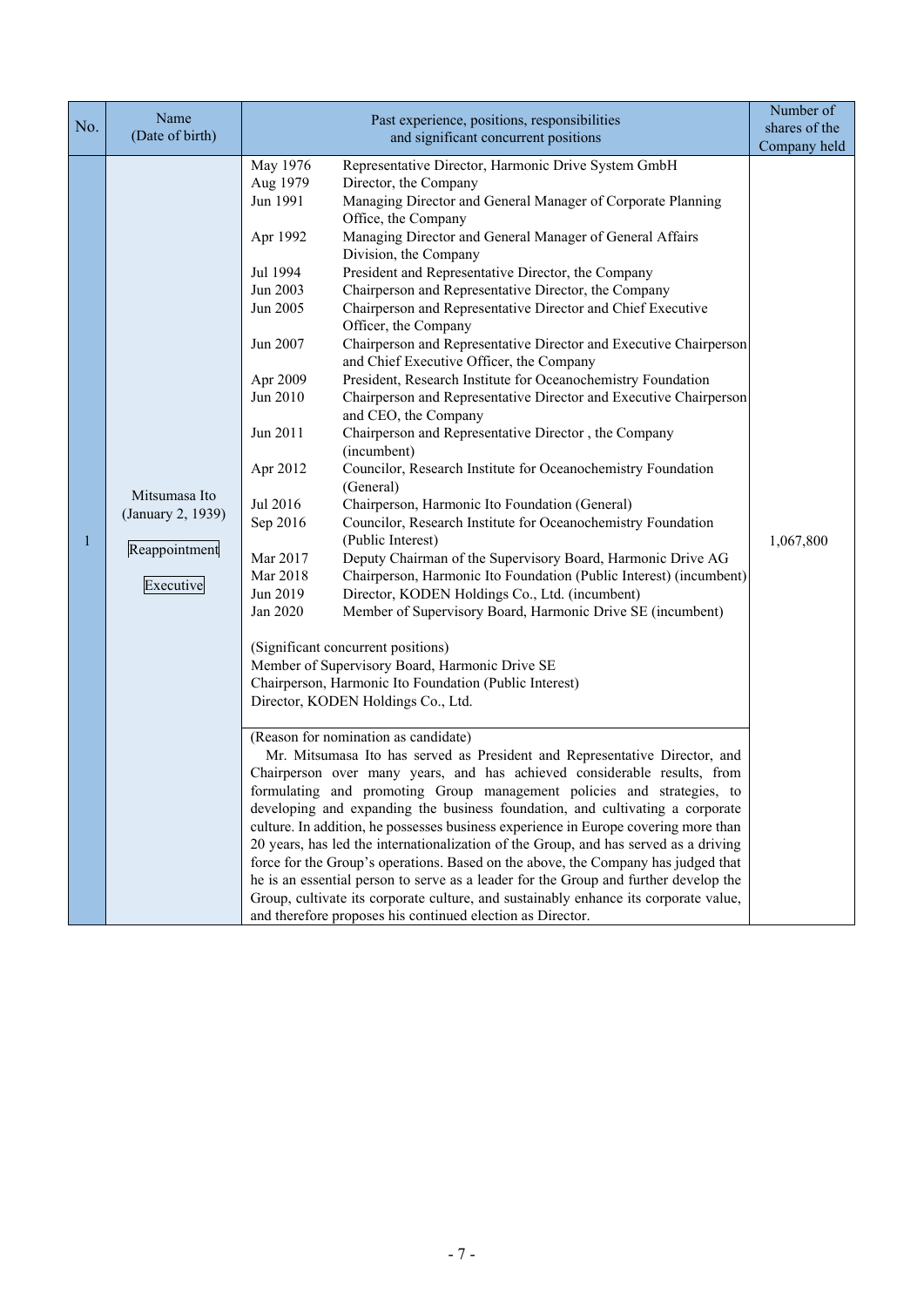| Name<br>Past experience, positions, responsibilities<br>No.                                                                                                                                                                                                                                                                                                                                                                                                                                                                                                                                                                                                                                                                                                                                                                                                                                                                                                                                                                                                                                                                                                                                                                                                                                                                                                                                                                                                                                                                                                                                                                                                                                                                                                                                                                                                                                                                                                                                                                                                                                                                                                                                                                                                                                                                                                                                                                                                                                                                                                                                                        | Number of<br>shares of the |
|--------------------------------------------------------------------------------------------------------------------------------------------------------------------------------------------------------------------------------------------------------------------------------------------------------------------------------------------------------------------------------------------------------------------------------------------------------------------------------------------------------------------------------------------------------------------------------------------------------------------------------------------------------------------------------------------------------------------------------------------------------------------------------------------------------------------------------------------------------------------------------------------------------------------------------------------------------------------------------------------------------------------------------------------------------------------------------------------------------------------------------------------------------------------------------------------------------------------------------------------------------------------------------------------------------------------------------------------------------------------------------------------------------------------------------------------------------------------------------------------------------------------------------------------------------------------------------------------------------------------------------------------------------------------------------------------------------------------------------------------------------------------------------------------------------------------------------------------------------------------------------------------------------------------------------------------------------------------------------------------------------------------------------------------------------------------------------------------------------------------------------------------------------------------------------------------------------------------------------------------------------------------------------------------------------------------------------------------------------------------------------------------------------------------------------------------------------------------------------------------------------------------------------------------------------------------------------------------------------------------|----------------------------|
| (Date of birth)<br>and significant concurrent positions                                                                                                                                                                                                                                                                                                                                                                                                                                                                                                                                                                                                                                                                                                                                                                                                                                                                                                                                                                                                                                                                                                                                                                                                                                                                                                                                                                                                                                                                                                                                                                                                                                                                                                                                                                                                                                                                                                                                                                                                                                                                                                                                                                                                                                                                                                                                                                                                                                                                                                                                                            | Company held               |
| Apr 1972<br>Joined Mitsui & Co., Ltd.<br>Apr 2002<br>Joined the Company<br>General Manager of Overseas Division, the Company<br>Apr 2002<br>Jun 2002<br>Chairperson and Director, HD Systems, Inc.<br>Jun 2003<br>Executive Officer (Marketing and Sales), General Manager of<br>Overseas Division, General Manager of Corporate Planning and IT<br>Office, the Company<br>President and CEO, HD Systems, Inc. (incumbent)<br>Dec 2005<br>Jun 2007<br>Managing Executive Officer (Corporate Planning and IT), the<br>Company<br>Apr 2009<br>Managing Executive Officer (Corporate Planning and Finance), the<br>Company<br>Jan 2011<br>Corporate Auditor, Harmonic Drive Systems (Shanghai) Co., Ltd.<br>Jun 2013<br>President and Representative Director, Executive President, the<br>Company<br>May 2015<br>Director, Harmonic AD, Inc. (incumbent)<br>Jun 2016<br>President and Representative Director, Chief Executive Officer, In<br>charge of Marketing and Sales, the Company<br>Manager, GK HD Management (incumbent)<br>Dec 2016<br>Chairman of the Supervisory Board, Harmonic Drive AG<br>Mar 2017<br>Akira Nagai<br>President and Representative Director, Chief Executive Officer, In<br>Jun 2017<br>(March 26, 1948)<br>charge of Marketing and Sales and Quality, the Company<br>Jun 2019<br>President and Representative Director, Chief Executive Officer, In<br>2<br>Reappointment<br>charge of Quality, the Company<br>Deputy Chairman of the Supervisory Board, Harmonic Drive SE<br>Jan 2020<br>Executive<br>(incumbent)<br>President and Representative Director, Chief Executive Officer, the<br>Jun 2020<br>Company (incumbent)<br>(Significant concurrent positions)<br>President and CEO, HD Systems, Inc.<br>Director, Harmonic AD, Inc.<br>Manager, GK HD Management<br>Deputy Chairman of the Supervisory Board, Harmonic Drive SE<br>(Reason for nomination as candidate)<br>Mr. Akira Nagai has served as President and Representative Director since June<br>2013, and has demonstrated his capabilities in strengthening the management<br>foundation, enhancing corporate value, and other areas. In addition, he has utilized<br>his abundant experience overseas to build good relationships with customers and<br>partners around the world, and has appropriately directed and supervised Group<br>companies developing business in the U.S., Germany, China, and South Korea.<br>Based on the above, the Company has judged that he is an essential person to<br>sustainably enhance Group corporate value, and therefore proposes his continued<br>election as Director. | 40,498                     |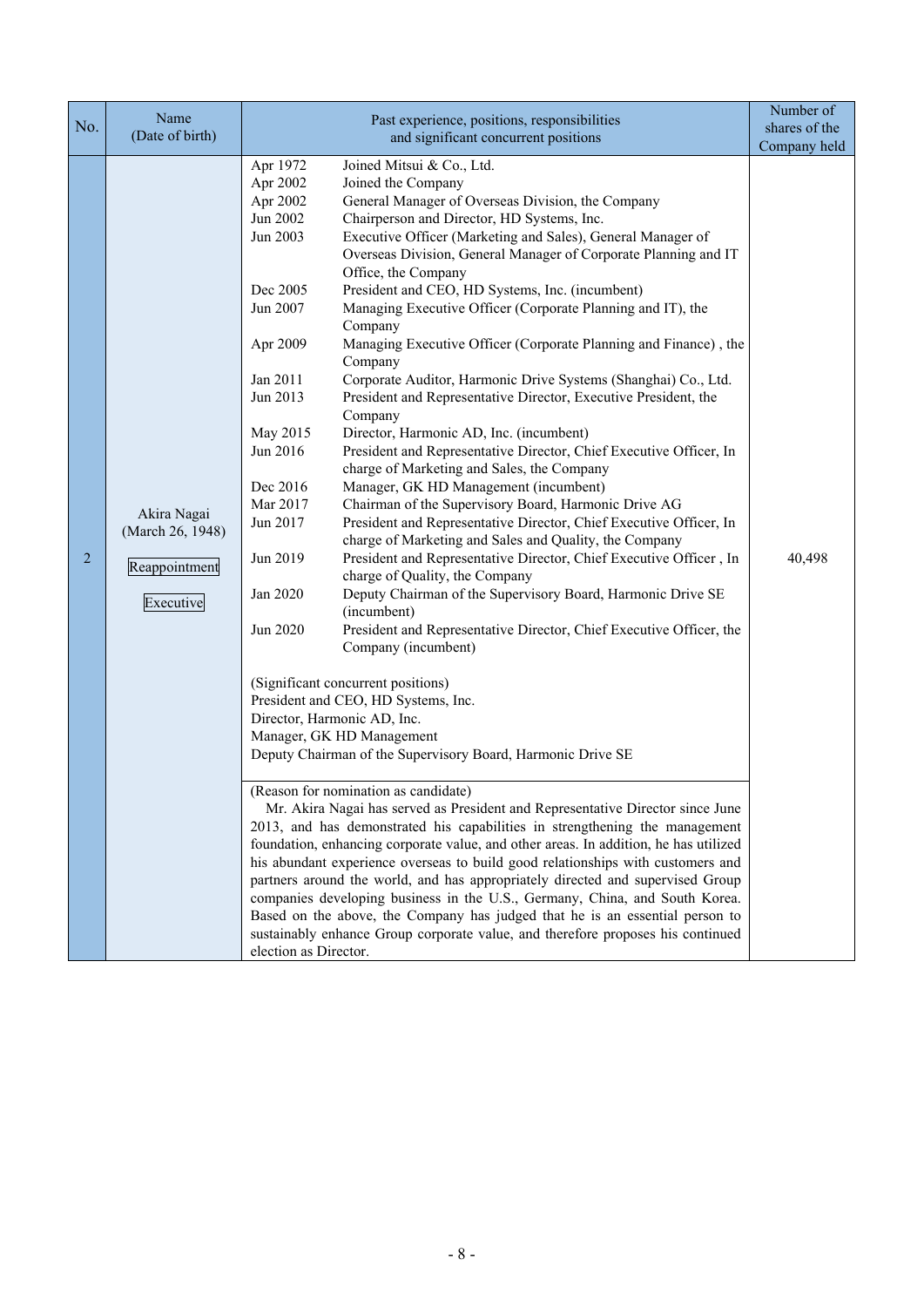| No. | Name<br>(Date of birth)                                           | Past experience, positions, responsibilities<br>and significant concurrent positions                                                                                                                                                                                                                                                                                                                                                                                                                                                                                                                                                                                                                                                                                                                                                                                                                                                                                                                                                                                                                                                                                                                                                                                                                                                                                                                                                                                                                                                                                                                                                                   | Number of<br>shares of the<br>Company held |
|-----|-------------------------------------------------------------------|--------------------------------------------------------------------------------------------------------------------------------------------------------------------------------------------------------------------------------------------------------------------------------------------------------------------------------------------------------------------------------------------------------------------------------------------------------------------------------------------------------------------------------------------------------------------------------------------------------------------------------------------------------------------------------------------------------------------------------------------------------------------------------------------------------------------------------------------------------------------------------------------------------------------------------------------------------------------------------------------------------------------------------------------------------------------------------------------------------------------------------------------------------------------------------------------------------------------------------------------------------------------------------------------------------------------------------------------------------------------------------------------------------------------------------------------------------------------------------------------------------------------------------------------------------------------------------------------------------------------------------------------------------|--------------------------------------------|
| 3   | Akira Maruyama<br>(January 8, 1962)<br>Reappointment<br>Executive | Apr 1985<br>Joined the Company<br>Apr 2007<br>General Manager of Marketing and Sales Division, the Company<br>General Manager of Marketing and Sales Division and General<br>Apr 2009<br>Manager of Sales Planning Department, the Company<br>General Manager of Engineering Department, Precision Equipment<br>Sep 2009<br>Division, the Company<br>General Manager of Engineering Division, the Company<br>Sep 2012<br>Jun 2014<br>Executive Officer (Engineering), the Company<br>May 2015<br>Director, HD Logistics, Inc.<br>Jun 2016<br>Director and Executive Officer (Development Engineering), the<br>Company<br>Jun 2018<br>Director and Executive Officer (Corporate Planning and IT), the<br>Company<br>Corporate Auditor, Winbel Co., Ltd. (incumbent)<br>Jun 2019<br>Director and Executive Officer, General Manager of Corporate<br>Jun 2019<br>Planning Division, the Company (incumbent)<br>(Significant concurrent positions)<br>Corporate Auditor, Winbel Co., Ltd.<br>(Reason for nomination as candidate)<br>Mr. Akira Maruyama has participated in the development of speed reducers over<br>many years, and possesses broad and deep insight in HarmonicDrive® in particular.<br>In addition, he has utilized his insight and demonstrated his abilities as manager not<br>only of the development division but also the sales and technology divisions, and is<br>currently making a significant contribution to the development of the Group as<br>manager of the corporate planning and IT divisions and fulfilling his responsibilities<br>as a Director. Based on the above, the Company has judged that he is an essential | 1,300                                      |
|     |                                                                   | person to sustainably enhance Group corporate value, which centers on technology<br>and technical skill, and therefore proposes his continued election as Director.                                                                                                                                                                                                                                                                                                                                                                                                                                                                                                                                                                                                                                                                                                                                                                                                                                                                                                                                                                                                                                                                                                                                                                                                                                                                                                                                                                                                                                                                                    |                                            |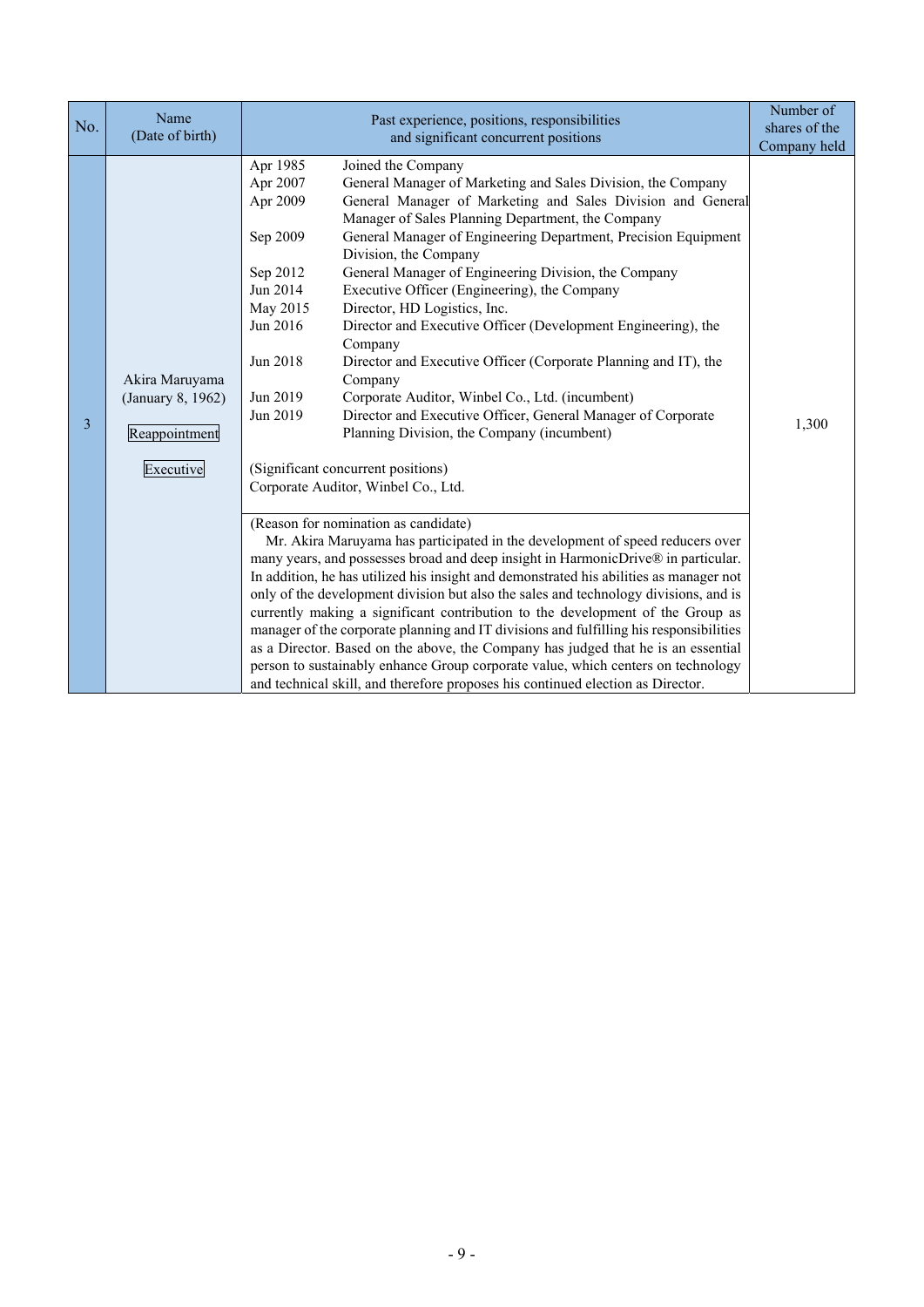| No.            | Name<br>(Date of birth)                                           | Past experience, positions, responsibilities<br>and significant concurrent positions                                                                                                                                                                                                                                                                                                                                                                                                                                                                                                                                                                                                                                                                                                                                                                                                                                                                                                                                                                                                                                                                                                                                                                                                                                                                                                                                                                                                                                                                                                                                                                                                                                                                                                                                                                                                                                                                                                                                                                                                                                                               | Number of<br>shares of the<br>Company held |
|----------------|-------------------------------------------------------------------|----------------------------------------------------------------------------------------------------------------------------------------------------------------------------------------------------------------------------------------------------------------------------------------------------------------------------------------------------------------------------------------------------------------------------------------------------------------------------------------------------------------------------------------------------------------------------------------------------------------------------------------------------------------------------------------------------------------------------------------------------------------------------------------------------------------------------------------------------------------------------------------------------------------------------------------------------------------------------------------------------------------------------------------------------------------------------------------------------------------------------------------------------------------------------------------------------------------------------------------------------------------------------------------------------------------------------------------------------------------------------------------------------------------------------------------------------------------------------------------------------------------------------------------------------------------------------------------------------------------------------------------------------------------------------------------------------------------------------------------------------------------------------------------------------------------------------------------------------------------------------------------------------------------------------------------------------------------------------------------------------------------------------------------------------------------------------------------------------------------------------------------------------|--------------------------------------------|
| $\overline{4}$ | Kazutoshi Kamijoh<br>(June 9, 1968)<br>Reappointment<br>Executive | Joined the Company<br>Apr 1992<br>Corporate Planning Manager of Corporate Planning and IT Office,<br>Jul 2003<br>and Administrative Manager, the Company<br>General Manager of Corporate Planning Department, Corporate<br>Jul 2007<br>Planning and IT Office, and General Manager of Administration<br>Department, the Company<br>Corporate Auditor, Ome Iron Casting Co., Ltd. (incumbent)<br>May 2012<br>Corporate Auditor, Harmonic Drive Systems (Shanghai) Co., Ltd.<br>May 2013<br>Executive Officer, In charge of Corporate Planning and Finance, the<br>Jul 2014<br>Company<br>Executive Officer, In charge of Corporate Planning, Finance and<br>Jun 2016<br>Accounting, the Company<br>Manager, GK HD Management (incumbent)<br>Mar 2017<br>Jun 2019<br>Executive Officer, General Manager of Finance Accounting, Finance<br>and Tax Division, the Company<br>Director and Executive Officer, General Manager of Finance<br>Jun 2020<br>Accounting, Finance and Tax Division, the Company (incumbent)<br>(Significant concurrent positions)<br>Corporate Auditor, Ome Iron Casting Co., Ltd.<br>Manager, GK HD Management<br>(Reason for nomination as candidate)<br>Mr. Kazutoshi Kamijoh has been engaged in corporate planning, finance, investor<br>relations, information disclosure and other responsibilities over many years, and<br>possesses abundant experience, deep insight, and a high level of expertise in finance<br>and accounting, which he has cultivated through formulating corporate plans and<br>capital policies, building relationships with investors, implementing corporate<br>actions, and others. Currently, as the manager in charge of accounting, finance, and<br>tax affairs of the Company, he is demonstrating leadership in order to further<br>strengthen the financial base of the Group while also being actively involved in IR<br>activities, contributing to the enhancement of the Group's value. Based on the<br>above, the Company has judged that he is an essential person to sustainably enhance<br>Group corporate value, and therefore proposes his continued election as Director. | 6,387                                      |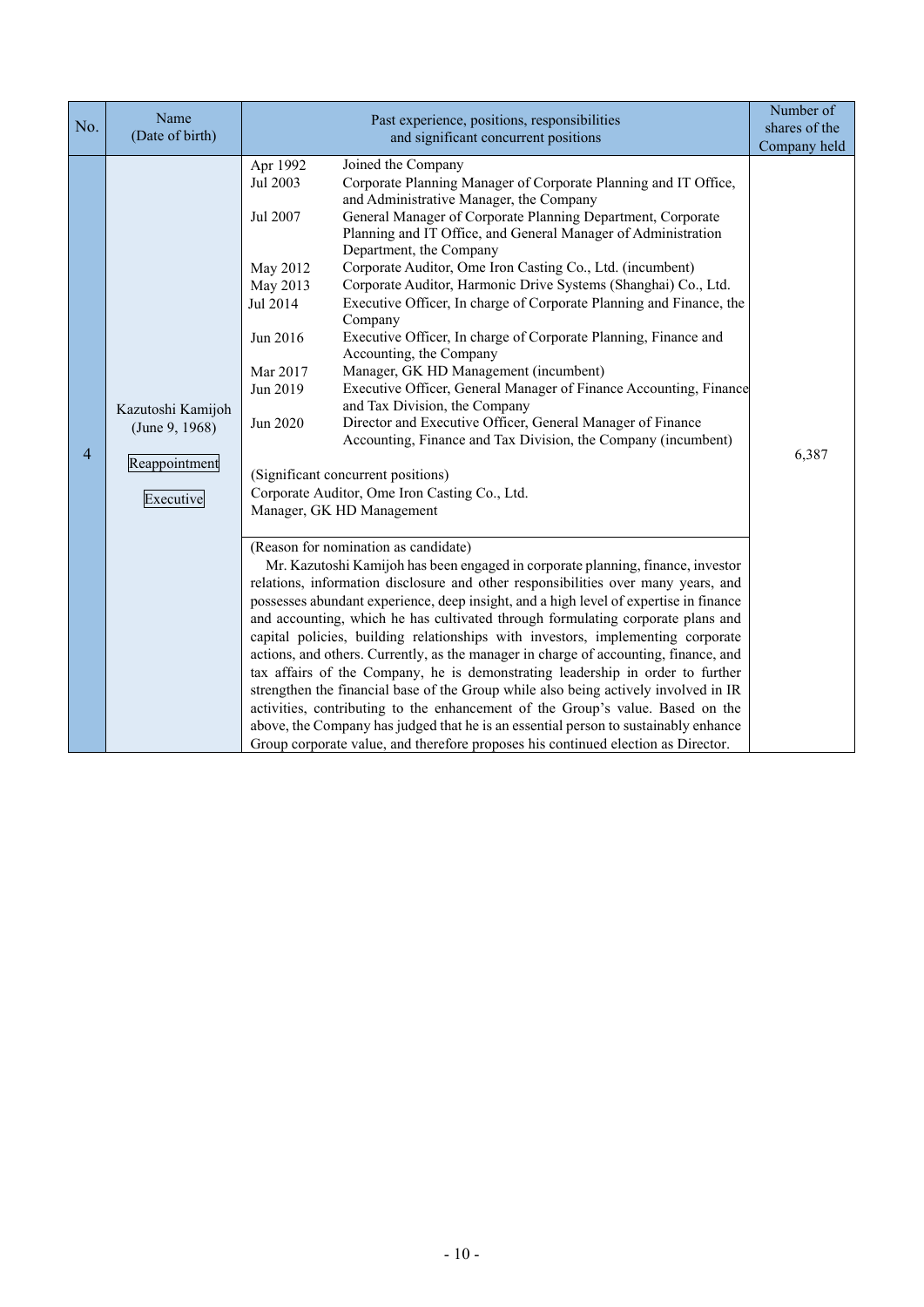|     | Name              |                                    |                                                                                                                                                             | Number of     |
|-----|-------------------|------------------------------------|-------------------------------------------------------------------------------------------------------------------------------------------------------------|---------------|
| No. | (Date of birth)   |                                    | Past experience, positions, responsibilities<br>and significant concurrent positions                                                                        | shares of the |
|     |                   |                                    |                                                                                                                                                             | Company held  |
|     |                   | Apr 1982                           | Joined the Company                                                                                                                                          |               |
|     |                   | May 2003                           | Manager of No.1 Development Department, Mechatronics                                                                                                        |               |
|     |                   |                                    | Division, the Company                                                                                                                                       |               |
|     |                   | Mar 2006                           | General Manager of Engineering Department, Mechatronics<br>Division, the Company                                                                            |               |
|     |                   | May 2007                           | Director, Winbel Co., Ltd.                                                                                                                                  |               |
|     |                   | Jul 2007                           | General Manager of Mechatronics Division, the Company                                                                                                       |               |
|     |                   | Oct 2009                           | General Manager of Development Division, the Company                                                                                                        |               |
|     |                   | Jun 2010                           | Executive Officer and General Manager of Development                                                                                                        |               |
|     |                   |                                    | Division, the Company                                                                                                                                       |               |
|     |                   | Sep 2011                           | Executive Officer (Engineering), the Company                                                                                                                |               |
|     |                   | Sep 2012                           | Executive Officer and General Manager of Overseas Business                                                                                                  |               |
|     |                   |                                    | Division, the Company                                                                                                                                       |               |
|     |                   | Apr 2015                           | Executive Officer and General Manager of Sales Strategy<br>Division, the Company                                                                            |               |
|     |                   | May 2015                           | Representative Director and President, Harmonic AD, Inc.                                                                                                    |               |
|     |                   | May 2015                           | Director of SAMICK ADM Co., Ltd. (incumbent)                                                                                                                |               |
|     |                   | May 2017                           | Executive Officer in charge of Harmonic Planetary Development,                                                                                              |               |
|     | Yoshihiro Tanioka |                                    | the Company                                                                                                                                                 |               |
|     | (September 21,    | May 2018                           | Director, Harmonic AD, Inc. (incumbent)                                                                                                                     |               |
|     | 1958)             | Jun 2018                           | Executive Officer (Development Engineering), the Company                                                                                                    |               |
| 5   |                   | Jun 2019                           | Executive Officer, General Manager of Development and                                                                                                       | 2,734         |
|     | New appointment   |                                    | Engineering Division, the Company (incumbent)                                                                                                               |               |
|     | Executive         | (Significant concurrent positions) |                                                                                                                                                             |               |
|     |                   |                                    | Director, SAMICK ADM Co., Ltd.                                                                                                                              |               |
|     |                   | Director, Harmonic AD, Inc.        |                                                                                                                                                             |               |
|     |                   |                                    | (Reason for nomination as candidate)                                                                                                                        |               |
|     |                   |                                    | For many years since he joined the Company, he has been involved with                                                                                       |               |
|     |                   |                                    | development and engineering, and has demonstrated particularly outstanding                                                                                  |               |
|     |                   |                                    | abilities in the development of mechatronics products and the business                                                                                      |               |
|     |                   |                                    | management, which are used for total motion control, the domain of the Company.                                                                             |               |
|     |                   |                                    | Furthermore, having served in such roles as manager of the sales strategy and                                                                               |               |
|     |                   |                                    | overseas business divisions and Representative Director and President of                                                                                    |               |
|     |                   |                                    | Harmonic AD, Inc., he possesses expertise not only in development, but also in a                                                                            |               |
|     |                   |                                    | wide range of other fields such as international marketing and corporate                                                                                    |               |
|     |                   |                                    | management. At present, as general manager of the development and engineering<br>division, he is demonstrating strong leadership by, for example, resolving |               |
|     |                   |                                    | customers' technical issues and developing new products, and is thus contributing                                                                           |               |
|     |                   |                                    | to the enhancement of the Group's value. Based on the above, the Company has                                                                                |               |
|     |                   |                                    | judged that he is an essential person to enhance Group corporate value, and                                                                                 |               |
|     |                   |                                    | therefore newly proposes his election as Director.                                                                                                          |               |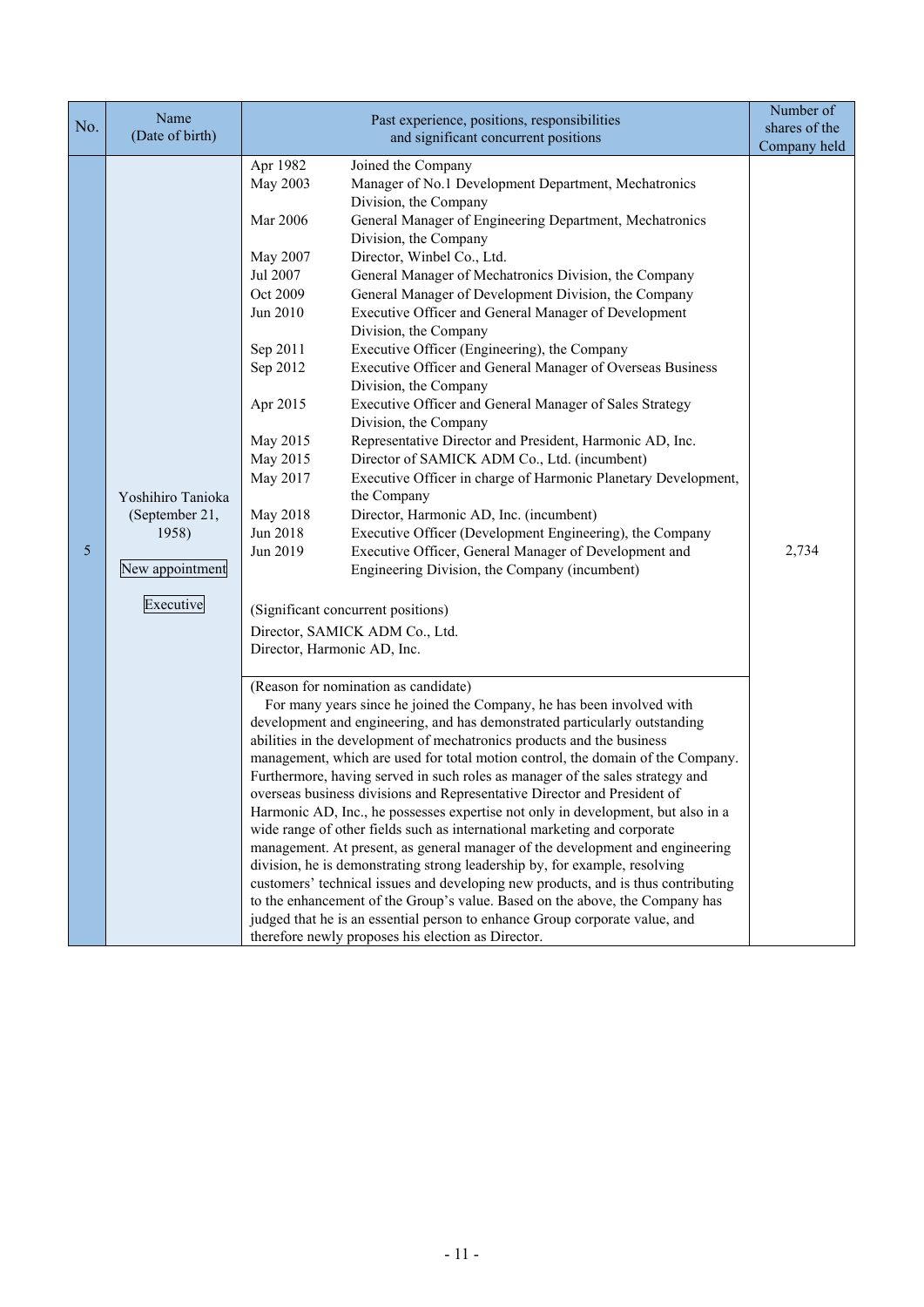| No. | Name<br>(Date of birth)                                                            | Past experience, positions, responsibilities<br>and significant concurrent positions                                                                                                                                                                                                                                                                                                                                                                                                                                                                                                                                                                                                                                                                                                                                                                                                                                                                                                                                                                                                                                                                                                                                                                                                                                                                                                                                                                                                                                                                                                                                                                                                                                                                                                                                                                                                                                                                                                                                                                                                              | Number of<br>shares of the<br>Company held |
|-----|------------------------------------------------------------------------------------|---------------------------------------------------------------------------------------------------------------------------------------------------------------------------------------------------------------------------------------------------------------------------------------------------------------------------------------------------------------------------------------------------------------------------------------------------------------------------------------------------------------------------------------------------------------------------------------------------------------------------------------------------------------------------------------------------------------------------------------------------------------------------------------------------------------------------------------------------------------------------------------------------------------------------------------------------------------------------------------------------------------------------------------------------------------------------------------------------------------------------------------------------------------------------------------------------------------------------------------------------------------------------------------------------------------------------------------------------------------------------------------------------------------------------------------------------------------------------------------------------------------------------------------------------------------------------------------------------------------------------------------------------------------------------------------------------------------------------------------------------------------------------------------------------------------------------------------------------------------------------------------------------------------------------------------------------------------------------------------------------------------------------------------------------------------------------------------------------|--------------------------------------------|
| 6   | Haruhiko Yoshida<br>(September 2, 1943)<br>Reappointment<br>Outside<br>Independent | Apr 1966<br>Joined Mitsui & Co., Ltd.<br>Feb 1996<br>Senior Executive Vice President, Mitsui & Co. (U.S.A.), Inc.<br>Apr 1998<br>General Manager of Communications, Transportation & Industrial<br>Project Unit, Mitsui & Co., Ltd.<br>Director and General Manager of Communications, Transportation<br>Jun 1998<br>& Industrial Project Unit, Mitsui & Co., Ltd.<br>Jun 2001<br>Representative Director, Executive Managing Director, and General<br>Manager of Communications, Transportation & Industrial Project<br>Unit, Mitsui & Co., Ltd.<br>Apr 2002<br>Executive Managing Officer and General Manager of<br>Communications, Transportation & Industrial Project Unit, Mitsui &<br>Co., Ltd.<br>Jul 2002<br>Executive Managing Officer and Assistant to President of<br>Machinery and Information Group, Mitsui & Co., Ltd.<br>Jun 2003<br>Outside Director, Nagano Keiki Co., Ltd.<br>Jun 2003<br>Outside Director, the Company (incumbent)<br>Corporate Auditor, Hakudo Co., Ltd.<br>Jun 2006<br>Jun 2007<br>Outside Director, Hakudo Co., Ltd.<br>(Reason for nomination as candidate for Outside Director and expected role)<br>Mr. Haruhiko Yoshida has served in prominent positions at Mitsui & Co., Ltd.,<br>and possesses abundant experience and superior insight in regard to corporate<br>management, in addition to extensive international experience. Thus far, he has<br>utilized this ability and experience to appropriately advise and supervise the<br>management of the Company in general, and can be expected to continue to do so.<br>The Company therefore proposes his continued election as Outside Director.<br>In addition, as Mr. Haruhiko Yoshida possesses strong independence and there is<br>no risk of a conflict of interest with general shareholders, the Company has judged<br>that its corporate governance structure will also be strengthened.<br>Mr. Haruhiko Yoshida was appointed Outside Director of the Company in June<br>2003, and his term of office will be 18 years as of the conclusion of this General<br>Meeting of Shareholders. | 18,360                                     |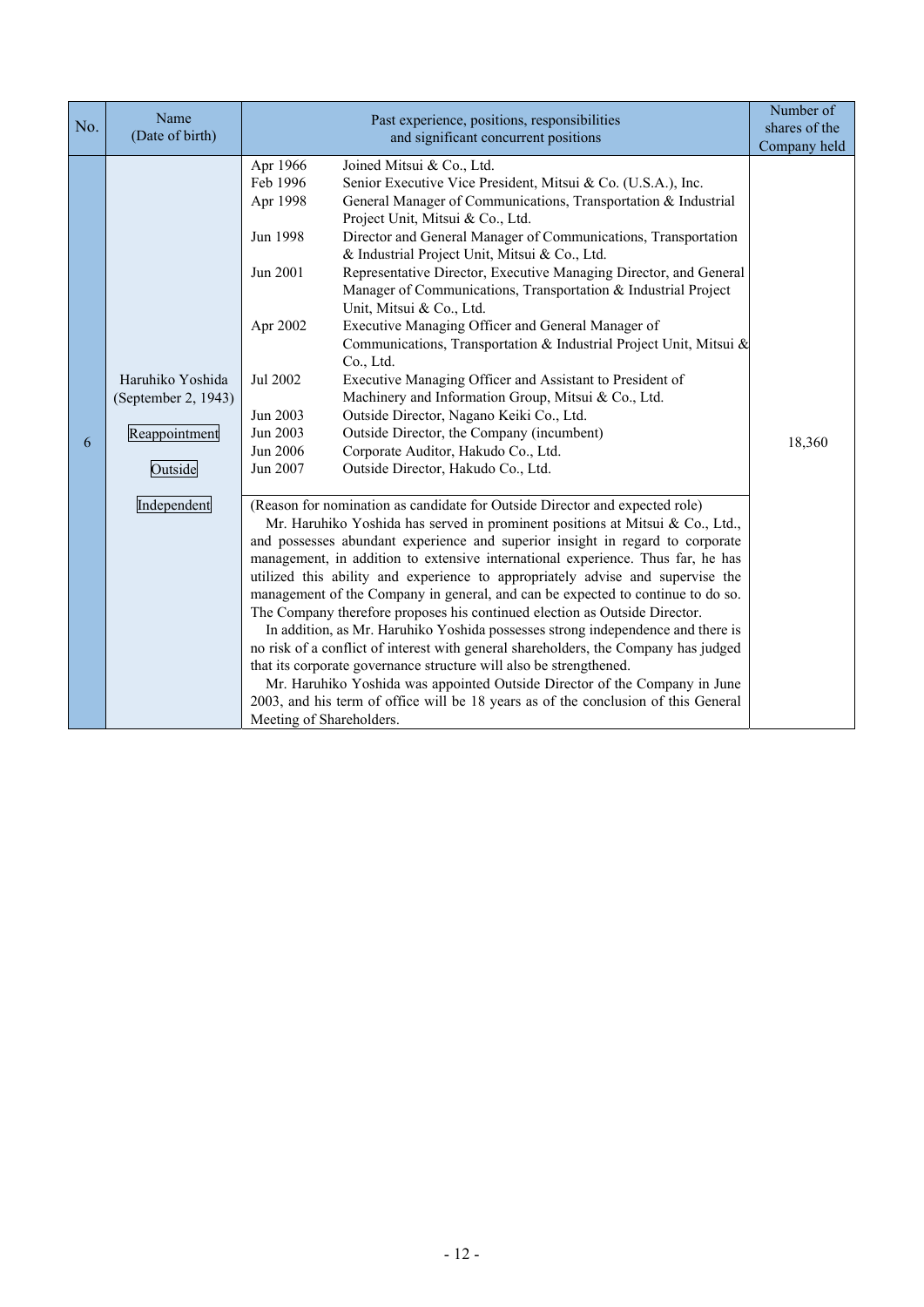| No. | Name<br>(Date of birth)                                                   | Past experience, positions, responsibilities<br>and significant concurrent positions                                                                                                                                                                                                                                                                                                                                                                                                                                                                                                                                                                                                                                                                                                                                                                                                                                                                                                                                                                                                                                                                                                                                                                                                                                                                                                                                                                                                                                                                                                                                                                                                                                                                                                                                                                                                                                                                                                                                                                                                           | Number of<br>shares of the<br>Company held |
|-----|---------------------------------------------------------------------------|------------------------------------------------------------------------------------------------------------------------------------------------------------------------------------------------------------------------------------------------------------------------------------------------------------------------------------------------------------------------------------------------------------------------------------------------------------------------------------------------------------------------------------------------------------------------------------------------------------------------------------------------------------------------------------------------------------------------------------------------------------------------------------------------------------------------------------------------------------------------------------------------------------------------------------------------------------------------------------------------------------------------------------------------------------------------------------------------------------------------------------------------------------------------------------------------------------------------------------------------------------------------------------------------------------------------------------------------------------------------------------------------------------------------------------------------------------------------------------------------------------------------------------------------------------------------------------------------------------------------------------------------------------------------------------------------------------------------------------------------------------------------------------------------------------------------------------------------------------------------------------------------------------------------------------------------------------------------------------------------------------------------------------------------------------------------------------------------|--------------------------------------------|
| 7   | Shinji Sakai<br>(May 12, 1937)<br>Reappointment<br>Outside<br>Independent | Mar 1961<br>Joined Toyota Motor Sales Co., Ltd. (present Toyota Motor<br>Corporation)<br>Director, Toyota Motor Sales Co., Ltd. (present Toyota Motor<br>Sep 1988<br>Corporation)<br>President and CEO, Toyota Motor Sales, U.S.A., Inc.<br>May 1992<br>Jun 1996<br>Senior Managing Director responsible for Overseas Operations<br>Group, Toyota Motor Corporation<br>Senior Executive Vice President and Representative Director,<br>Jun 1998<br>Teleway Japan Corporation<br>Senior Executive Vice President and Representative Director, KDD<br>Dec 1998<br>Corporation (as a result of merger)<br>Senior Executive Vice President and Representative Director, KDDI<br>Oct 2000<br>Corporation (as a result of merger)<br>Jun 2003<br>Full-time Corporate Auditor, Toyota Auto Body Co., Ltd.<br>Jun 2003<br>Advisor to the Board of Directors, the Company<br>Jun 2004<br>Outside Director, the Company (incumbent)<br>Corporate Auditor, Toyota Auto Body Co., Ltd.<br>Jun 2005<br>Sep 2013<br>Councilor, National Congress of Industrial Heritage (incumbent)<br>(Reason for nomination as candidate for Outside Director and expected role)<br>Mr. Shinji Sakai has served in prominent positions at the Toyota Group, and<br>possesses abundant experience and superior insight in regard to corporate<br>management, in addition to extensive international experience. Thus far, he has<br>utilized this ability and experience to appropriately advise and supervise the<br>management of the Company in general, and can be expected to continue to do so.<br>The Company therefore proposes his continued election as Outside Director.<br>In addition, as Mr. Shinji Sakai possesses strong independence and there is no<br>risk of a conflict of interest with general shareholders, the Company has judged that<br>its corporate governance structure will also be strengthened.<br>Mr. Shinji Sakai was appointed Outside Director of the Company in June 2004,<br>and his term of office will be 17 years as of the conclusion of this General Meeting<br>of Shareholders. | 5,068                                      |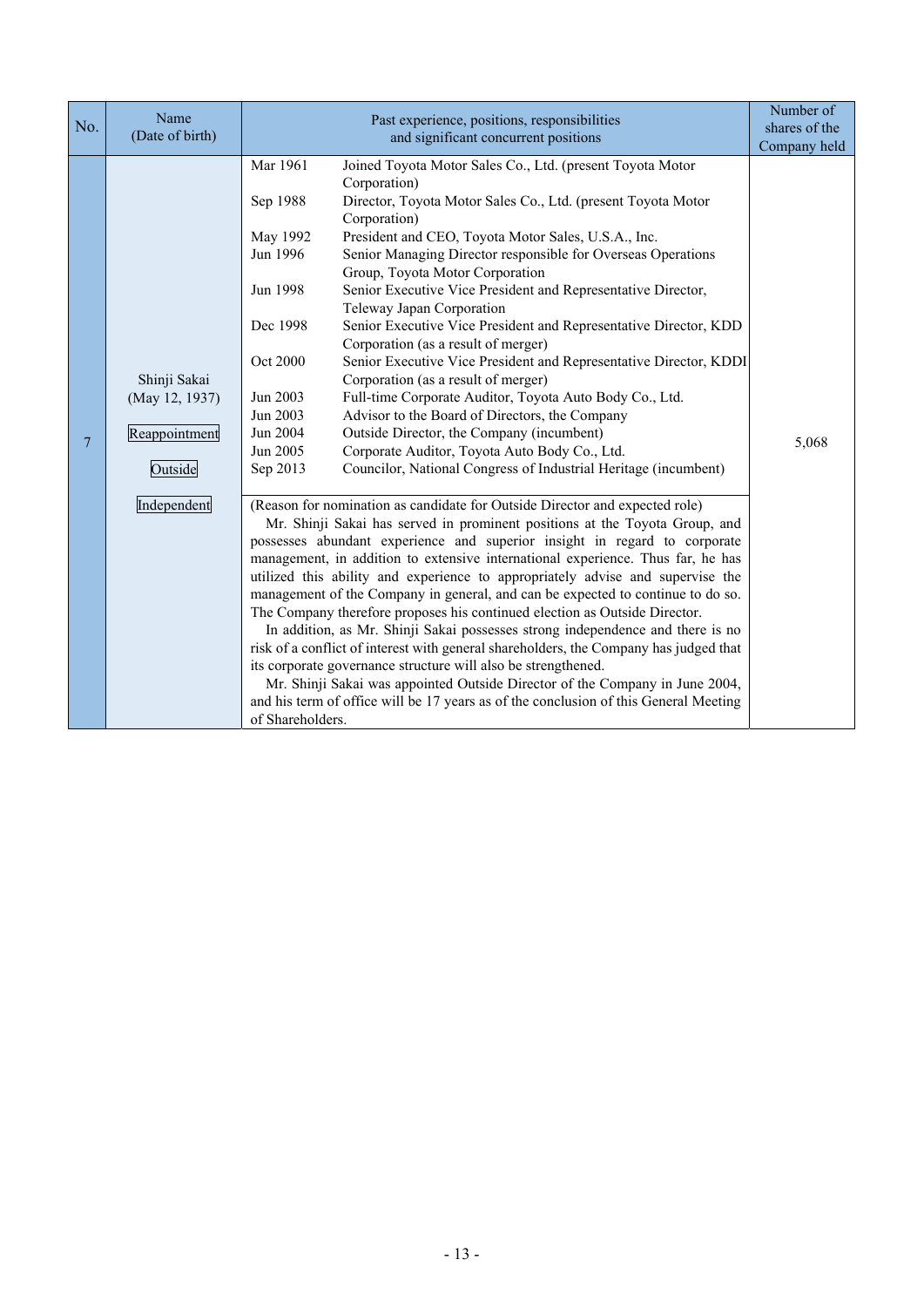| No. | Name                                                                              | Past experience, positions, responsibilities                                                                                                                                                                                                                                                                                                                                                                                                                                                                                                                                                                                                                                                                                                                                                                                                                                                                                                                                                                                                                                                                                                                                                                                                                                                                                                                                                                                                                                                                                                                                                                                                                                                                                                                                                                                                                                                                                                                                                                                                                                                                                                                                                                                                        | Number of<br>shares of the |
|-----|-----------------------------------------------------------------------------------|-----------------------------------------------------------------------------------------------------------------------------------------------------------------------------------------------------------------------------------------------------------------------------------------------------------------------------------------------------------------------------------------------------------------------------------------------------------------------------------------------------------------------------------------------------------------------------------------------------------------------------------------------------------------------------------------------------------------------------------------------------------------------------------------------------------------------------------------------------------------------------------------------------------------------------------------------------------------------------------------------------------------------------------------------------------------------------------------------------------------------------------------------------------------------------------------------------------------------------------------------------------------------------------------------------------------------------------------------------------------------------------------------------------------------------------------------------------------------------------------------------------------------------------------------------------------------------------------------------------------------------------------------------------------------------------------------------------------------------------------------------------------------------------------------------------------------------------------------------------------------------------------------------------------------------------------------------------------------------------------------------------------------------------------------------------------------------------------------------------------------------------------------------------------------------------------------------------------------------------------------------|----------------------------|
|     | (Date of birth)                                                                   | and significant concurrent positions                                                                                                                                                                                                                                                                                                                                                                                                                                                                                                                                                                                                                                                                                                                                                                                                                                                                                                                                                                                                                                                                                                                                                                                                                                                                                                                                                                                                                                                                                                                                                                                                                                                                                                                                                                                                                                                                                                                                                                                                                                                                                                                                                                                                                | Company held               |
| 8   | Masanobu Nakamura<br>(August 23, 1946)<br>Reappointment<br>Outside<br>Independent | May 1970<br>Joined The Sanwa Bank, Ltd. (present MUFG Bank, Ltd.)<br>Jun 1999<br>Executive Officer and Nihonbashi Branch Manager, The Sanwa<br>Bank, Ltd. (present MUFG Bank, Ltd.)<br>Apr 2001<br>Executive Officer and New York Branch Manager, The Sanwa<br>Bank, Ltd. (present MUFG Bank, Ltd.)<br>Jan 2002<br>Managing Executive Officer and New York Branch Manager, UFJ<br>Bank Ltd. (present MUFG Bank, Ltd.)<br>May 2002<br>Executive Operating Officer, Corporate Banking Company Director,<br>UFJ Bank Ltd. (present MUFG Bank, Ltd.)<br>Representative Director, Executive Operating Officer (Strategic<br>May 2004<br>Support Group), Company Director, UFJ Bank Ltd. (present MUFG<br>Bank, Ltd.)<br>Special Advisor, Sanshin Co., Ltd.<br>Jun 2005<br>Oct 2005<br>President and Representative Director, BNP Paribas (Japan)<br>Nov 2005<br>Director, Tokyo Branch, BNP Paribas Securities (Japan) Ltd.<br>Jun 2007<br>Board of Directors Advisory Committee, the Company<br>May 2011<br>Chairperson, BNP Paribas Securities (Japan) Ltd.<br>Special Advisor, BNP Paribas Securities (Japan) Ltd.<br>Sep 2011<br>Jun 2013<br>Outside Director, the Company (incumbent)<br>(Reason for nomination as candidate for Outside Director and expected role)<br>Mr. Masanobu Nakamura has served in prominent positions in major banks and<br>securities companies, and possesses abundant experience and superior insight in<br>regard to corporate management, in addition to extensive international experience.<br>Thus far, he has utilized this ability and experience to appropriately advise and<br>supervise the management of the Company in general, and can be expected to<br>continue to do so. The Company therefore proposes his continued election as<br>Outside Director.<br>In addition, as Mr. Masanobu Nakamura possesses strong independence and there<br>is no risk of a conflict of interest with general shareholders, the Company has judged<br>that its corporate governance structure will also be strengthened.<br>Mr. Masanobu Nakamura was appointed Outside Director of the Company in<br>June 2013, and his term of office will be 8 years as of the conclusion of this General<br>Meeting of Shareholders. | 11,907                     |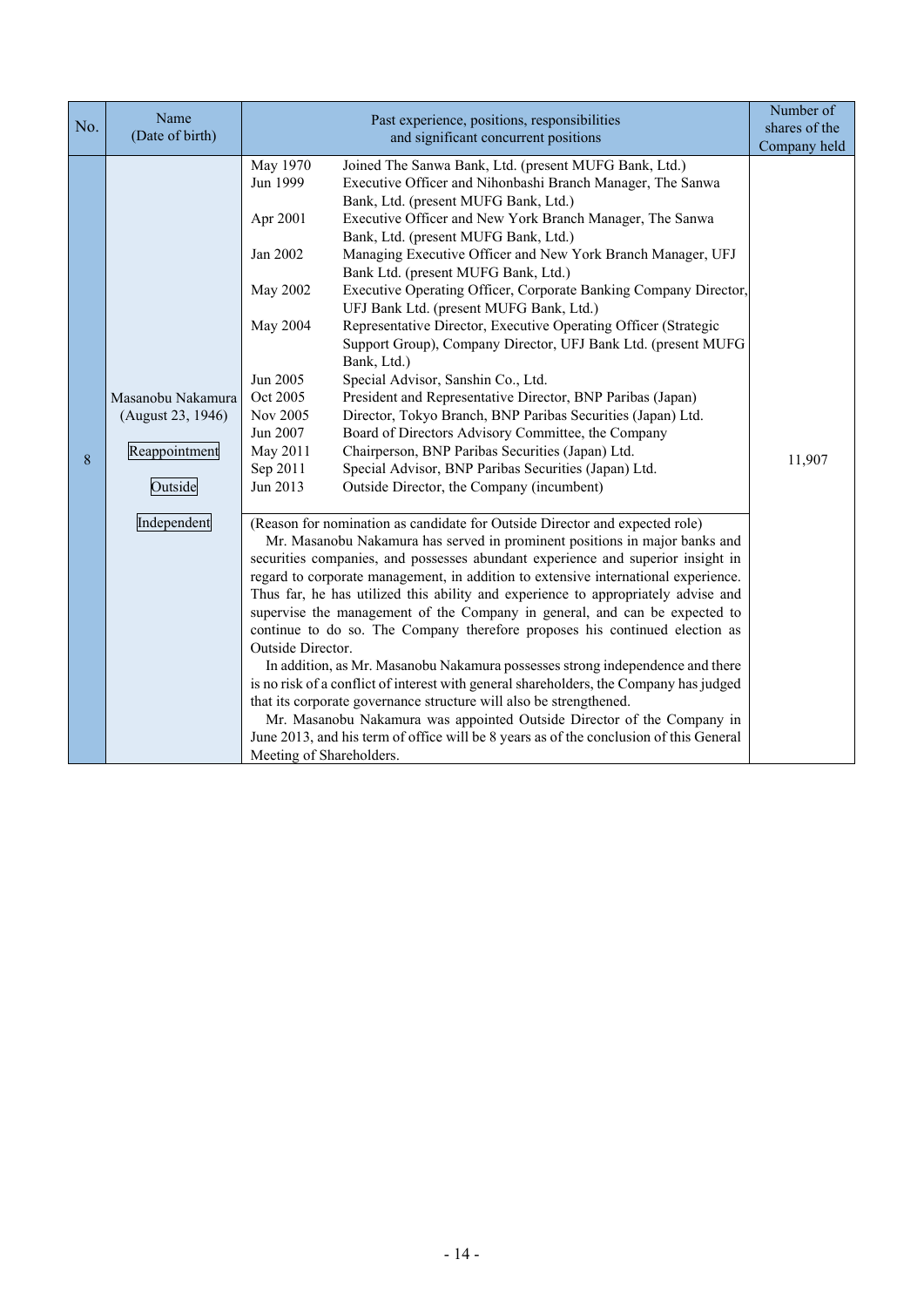|     | Name                                                                                  | Past experience, positions, responsibilities                                                                                                                                                                                                                                                                                                                                                                                                                                                                                                                                                                                                                                                                                                                                                                                                                                                                                                                                                                                                                                                                                                                                                                                                                                                                                                                                                                                                                                                                                                                                                                                                                                                                                                                                                                                                                                                                                                                                                                                                                                                                                                                                                                                                                                                                                                                                                                                                                                                                                                                                                                                                                                                                                                                                                                                                                                                                                                                              | Number of                     |
|-----|---------------------------------------------------------------------------------------|---------------------------------------------------------------------------------------------------------------------------------------------------------------------------------------------------------------------------------------------------------------------------------------------------------------------------------------------------------------------------------------------------------------------------------------------------------------------------------------------------------------------------------------------------------------------------------------------------------------------------------------------------------------------------------------------------------------------------------------------------------------------------------------------------------------------------------------------------------------------------------------------------------------------------------------------------------------------------------------------------------------------------------------------------------------------------------------------------------------------------------------------------------------------------------------------------------------------------------------------------------------------------------------------------------------------------------------------------------------------------------------------------------------------------------------------------------------------------------------------------------------------------------------------------------------------------------------------------------------------------------------------------------------------------------------------------------------------------------------------------------------------------------------------------------------------------------------------------------------------------------------------------------------------------------------------------------------------------------------------------------------------------------------------------------------------------------------------------------------------------------------------------------------------------------------------------------------------------------------------------------------------------------------------------------------------------------------------------------------------------------------------------------------------------------------------------------------------------------------------------------------------------------------------------------------------------------------------------------------------------------------------------------------------------------------------------------------------------------------------------------------------------------------------------------------------------------------------------------------------------------------------------------------------------------------------------------------------------|-------------------------------|
| No. | (Date of birth)                                                                       | and significant concurrent positions                                                                                                                                                                                                                                                                                                                                                                                                                                                                                                                                                                                                                                                                                                                                                                                                                                                                                                                                                                                                                                                                                                                                                                                                                                                                                                                                                                                                                                                                                                                                                                                                                                                                                                                                                                                                                                                                                                                                                                                                                                                                                                                                                                                                                                                                                                                                                                                                                                                                                                                                                                                                                                                                                                                                                                                                                                                                                                                                      | shares of the<br>Company held |
| 9   | Yoshio Fukuda<br>(March 1, 1953)<br>Reappointment<br>Outside<br>Independent<br>Notes: | Joined Teijin Limited<br>Apr 1976<br>Corporate Officer, Teijin Group<br>Jul 2006<br>Member of the Board and General Manager of Raw Materials &<br>Polymers Division, Teijin Fibers Ltd.<br>President, P.T. Teijin Indonesia Fiber Corporation Tbk<br>May 2007<br>Member of the Board, General Manager of Corporate Planning<br>Jun 2010<br>Division, Teijin Limited<br>Executive Officer and Member of the Board, General Manager of<br>Jun 2012<br>Electronics Materials and Performance Polymer Products Business<br>Group, and General Manager of Resin and Plastic Processing<br>Business Unit, Teijin Limited<br>President, Teijin Chemicals Ltd.<br>Chairperson, Global Policy Board, Teijin DuPont Films Global Joint<br>Venture<br>Senior Executive Officer and Member of the Board, General<br>Jun 2013<br>Manager of Electronics Materials and Performance Polymer<br>Products Business Group, Teijin Limited<br>Chairperson, Global Policy Board, Teijin DuPont Films Global Joint<br>Venture<br>Senior Executive Officer, Member of the Board, Teijin Limited<br>Apr 2015<br>Advisor, Teijin Limited<br>Jun 2015<br>Outside Director, Toyo Construction Co., Ltd. (incumbent)<br>Jun 2016<br>Outside Corporate Auditor, the Company<br>Jun 2017<br>Auditor, Japan Indonesia Association, Inc. (incumbent)<br>Jun 2017<br>Jun 2020<br>Outside Director, the Company (incumbent)<br>Director, Harmonic AD, Inc. (incumbent)<br>Jun 2020<br>(Significant concurrent positions)<br>Outside Director, Toyo Construction Co., Ltd.<br>Auditor, Japan Indonesia Association, Inc.<br>Director, Harmonic AD, Inc.<br>(Reason for nomination as candidate for Outside Director and expected role)<br>Mr. Yoshio Fukuda has served in prominent positions at Teijin Limited and Teijin<br>Group and possesses abundant experience and superior insight in regard to corporate<br>management, in addition to extensive international experience. In addition, he has a<br>high level of knowledge of strategic planning, establishment of joint ventures,<br>M&As, etc. Based on the above, the Company has judged that he has been<br>appropriately advising and supervising the overall management of the Group, which<br>is developing its business internationally, from an independent standpoint, and can<br>be expected to continue to do so. The Company therefore proposes his election as<br>Outside Director.<br>In addition, as Mr. Yoshio Fukuda possesses strong independence and there is no<br>risk of a conflict of interest with general shareholders, the Company has judged that<br>its corporate governance structure will also be strengthened.<br>Mr. Yoshio Fukuda was appointed Outside Director of the Company in June<br>2020, and his term of office will be 1 year as of the conclusion of this General<br>Meeting of Shareholders.<br>1. Candidates' histories at the Company are carried over from the former Harmonic Drive Systems Inc. | 606                           |

2. There are no special interests between any of the candidates and the Company.

- 3. Mr. Haruhiko Yoshida, Mr. Shinji Sakai, Mr. Masanobu Nakamura, and Mr. Yoshio Fukuda are candidates for Outside Directors.
- 4. Mr. Haruhiko Yoshida, Mr. Shinji Sakai, Mr. Masanobu Nakamura, and Mr. Yoshio Fukuda are candidates for Independent Directors with no risk of conflict of interest with general shareholders, for which appointment is required by the Tokyo Stock Exchange.
- 5. The number of shares of the Company held includes the portion held by the Officers' Shareholding Association.
- 6. Liability limitation agreement with Outside Directors

In order to create an environment where the Company can invite capable personnel to serve as Directors, and to enable them to sufficiently perform the duties expected of them, the Company stipulates in its Articles of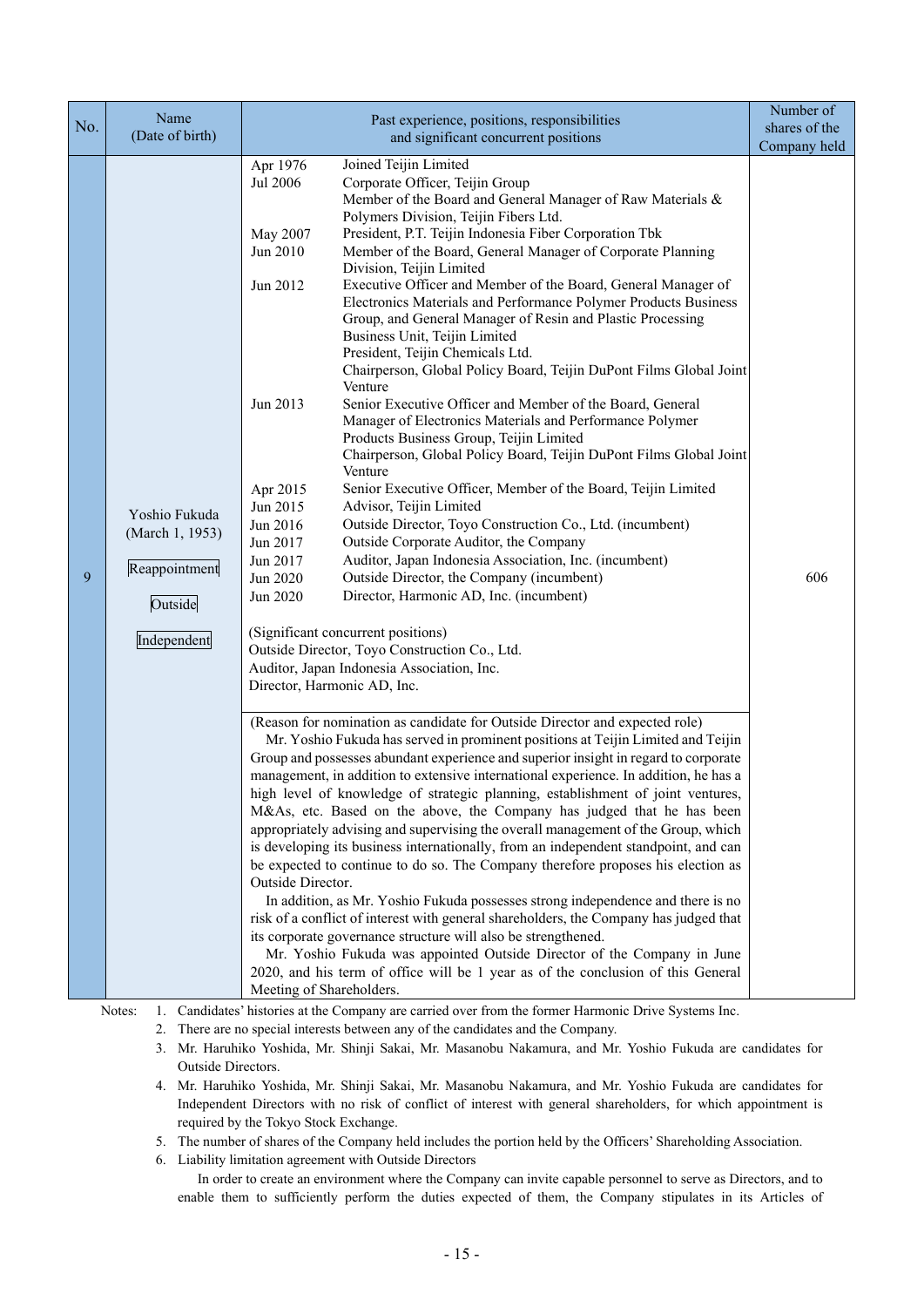Incorporation that it may enter into an agreement with Directors (excluding persons who are Executive Directors, etc.) to limit their liability to the Company to a certain range. Among candidates for Director, Mr. Haruhiko Yoshida, Mr. Shinji Sakai, Mr. Masanobu Nakamura, and Mr. Yoshio Fukuda are currently Outside Directors, and the Company has thus entered into liability limitation agreements with each of these candidates.

An overview of the content of the liability limitation agreements that the Company has entered into with incumbent Outside Directors is as follows.

- ・ If a Director (excluding persons who are Executive Directors, etc.) causes damages to the Company owing to the neglect of his or her duties, his or her liability shall be limited to the minimum amount for liability set forth in Article 425, Paragraph 1 of the Companies Act, provided that he or she has performed his or her duties in good faith and without gross negligence.
- 7. Directors and officers liability insurance contracts

The Company has concluded a directors and officers liability insurance agreement provided for in Article 430-3 of the Companies Act with an insurance company, and the said insurance agreement shall compensate for damages including compensation for damages and legal expenses to be borne by the insureds. Note that the Company bears the full cost of the insurance premiums. If each of the candidates for Director is elected and assumes office, the Company plans to make all of them insured persons under the aforementioned directors and officers insurance agreement.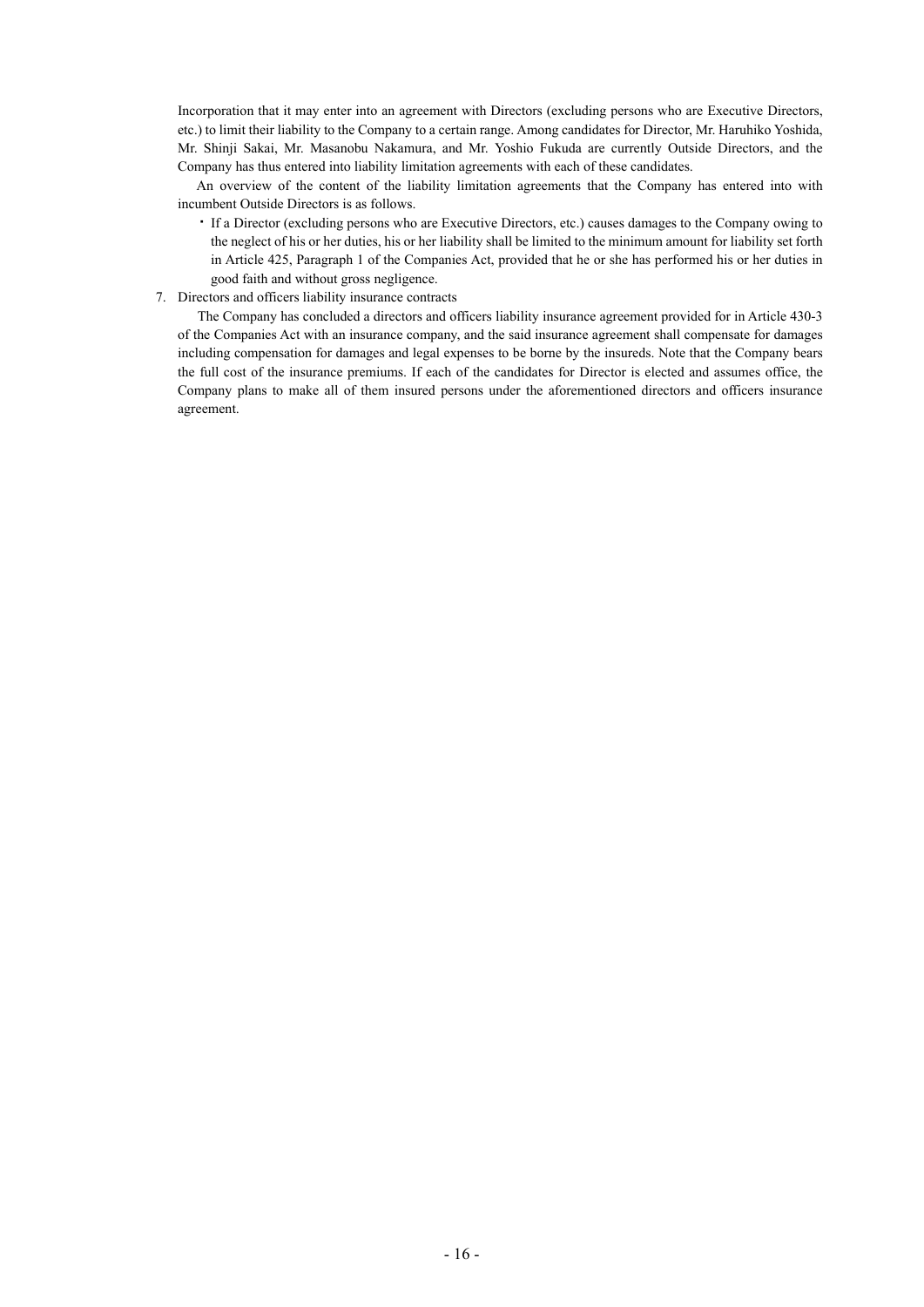## **Proposal 3:** Election of one (1) Corporate Auditor

Full-time Corporate Auditor Mr. Hideo Yasue will resign at the conclusion of this General Meeting of Shareholders, and therefore the Company proposes the election of one (1) Corporate Auditor.

Note that Mr. Takumi Yokoyama will be elected as a replacement for Mr. Hideo Yasue and will serve the remaining term of the retiring Corporate Auditor, as stipulated in the Company's Articles of Incorporation.

The Board of Corporate Auditors has given its consent to this proposal.

The candidate for Corporate Auditors is as follows:

| Name<br>(Date of birth)                 | Past experience, positions,<br>and significant concurrent positions                                                                                                                                                                                                                                                                                                                                                                                                                                                                                          | Number of<br>shares of the<br>Company held |  |
|-----------------------------------------|--------------------------------------------------------------------------------------------------------------------------------------------------------------------------------------------------------------------------------------------------------------------------------------------------------------------------------------------------------------------------------------------------------------------------------------------------------------------------------------------------------------------------------------------------------------|--------------------------------------------|--|
| Takumi Yokoyama<br>(August 17,<br>1963) | Oct 2006<br>Joined Koden Electronics Co., Ltd.<br>General Manager of Accounting Group, Koden Electronics Co., Ltd.<br>Apr 2017<br>Executive Officer, General Manager of Accounting Group, Koden<br>Apr 2019<br>Electronics Co., Ltd. (incumbent)<br>Director, KODEN Holdings Co., Ltd. (incumbent)<br>Jun 2019<br>(Significant concurrent positions)<br>Director, KODEN Holdings Co., Ltd.                                                                                                                                                                   |                                            |  |
| New appointment<br>Outside              | (Reason for nomination as candidate for Outside Corporate Auditor)<br>Mr. Takumi Yokoyama possesses abundant management experience and deep<br>insight acquired through the business at KODEN Holdings CO., Ltd, the Company's<br>major shareholder, and its subsidiary, Koden Electronics Co., Ltd. Given his<br>considerable knowledge of finance and accounting, the Company has judged that he<br>can strengthen its corporate governance structure from an independent standpoint,<br>and therefore proposes his election as Outside Corporate Auditor. |                                            |  |

Notes: 1. There are no special interests between any of the candidates and the Company.

2. Mr. Takumi Yokoyama is a candidate for Outside Corporate Auditor.

3. Liability limitation agreement with Corporate Auditors

In order to create an environment where the Company can invite capable personnel to serve as Corporate Auditors, and to enable them to sufficiently perform the duties expected of them, the Company stipulates in its Articles of Incorporation that it may enter into an agreement with Corporate Auditors to limit their liability to the Company to a certain range. If candidate for Corporate Auditor Mr. Takumi Yokoyama is elected and assumes office, the Company will enter into a liability limitation agreement with him.

An overview of the content of the liability limitation agreements that the Company has entered into with incumbent Corporate Auditors is as follows.

- ・ If a Corporate Auditor causes damages to the Company owing to the neglect of his or her duties, his or her liability shall be limited to the minimum amount for liability set forth in Article 425, Paragraph 1 of the Companies Act, provided that he or she has performed his or her duties in good faith and without gross negligence.
- 4. Directors and officers liability insurance contracts

The Company has concluded a directors and officers liability insurance agreement provided for in Article 430-3 of the Companies Act with an insurance company, and the said insurance agreement shall compensate for damages including compensation for damages and legal expenses to be borne by the insureds. Note that the Company bears the full cost of the insurance premiums. If candidate for Corporate Auditor Mr. Takumi Yokoyama is elected and assumes office, the Company plans to make him an insured person under the aforementioned directors and officers liability insurance agreement.